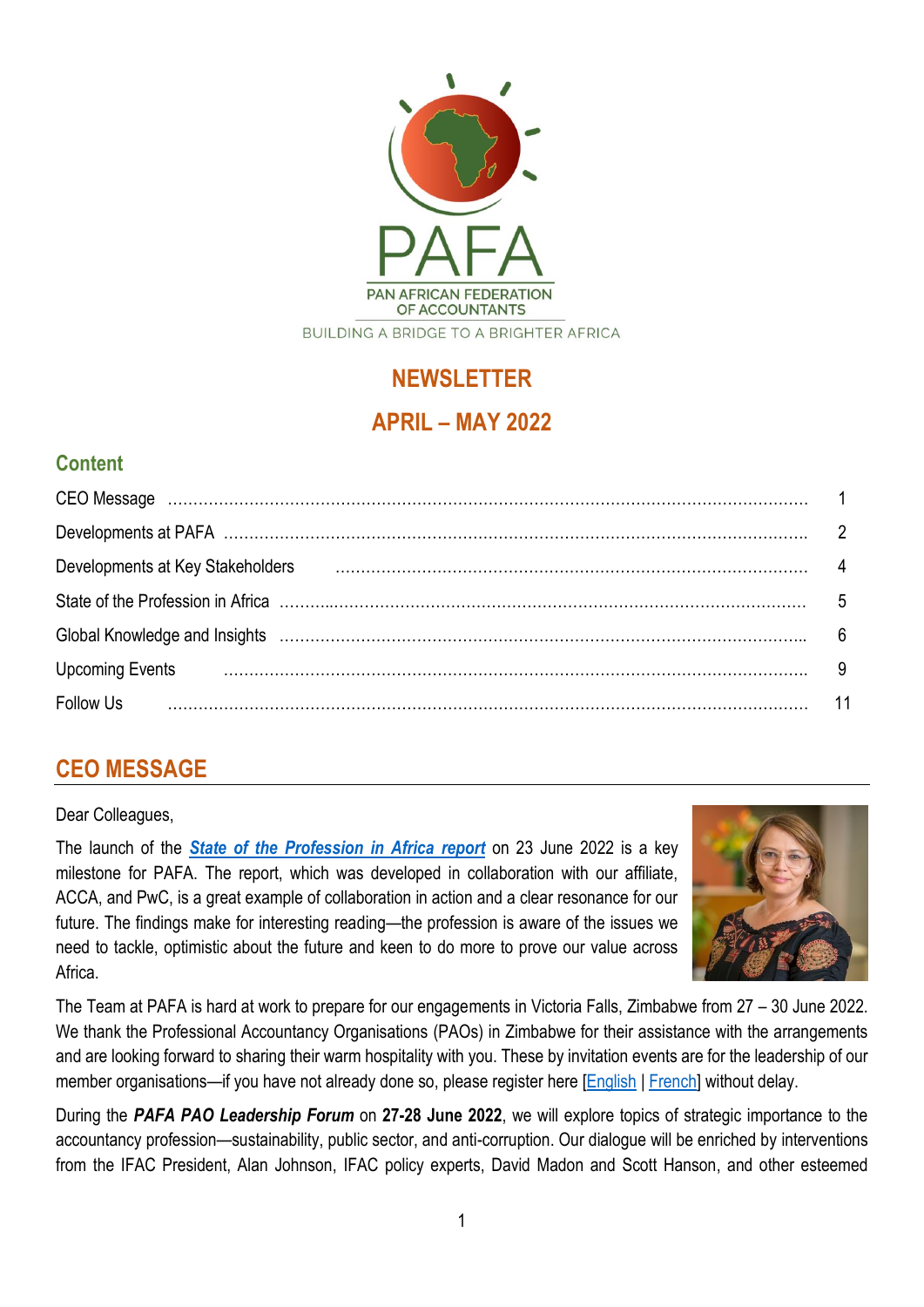panelists, who will join us in Victoria Falls. In addition, the *PAFA Board* will meet on **29 June 2022**, followed by the *Annual General Meeting of the General Assembly* on **30 June 2022**.

We continue to count down the days to the effective date of the *new International Standards on Quality Management* in December 2022 and call on you to promote our [practical implementation workshop series,](https://zaf01.safelinks.protection.outlook.com/?url=https%3A%2F%2Fwww.saica.org.za%2Fisqm-discussion-forum&data=05%7C01%7Caltap%40pafa.org.za%7C44180479ec3b48b6cd9f08da454233d2%7C2ee7786fc3a945ac81e6efc75b3c9c72%7C0%7C0%7C637898447895745139%7CUnknown%7CTWFpbGZsb3d8eyJWIjoiMC4wLjAwMDAiLCJQIjoiV2luMzIiLCJBTiI6Ik1haWwiLCJXVCI6Mn0%3D%7C3000%7C%7C%7C&sdata=b7eC%2FyFELRIRv1928SV52asCWhbrDVTHIKHq7K2Wb1w%3D&reserved=0) co-hosted with The South African Institute of Chartered Accountants, to your members. Please write to [LebogangS@pafa.org.za](mailto:LebogangS@pafa.org.za) should you wish to receive more information in this regard or—as a POA—co-brand the workshops with PAFA and SAICA.

Thank you to the PAO Leadership who joined us on 31 May 2022 for our knowledge sharing event on the *role of the accountancy profession in the Africa Continental Free Trade Area (AfCFTA) Agreement*. Our colleagues from the African Union AfCFTA Secretariat in Accra, Ghana made an urgent call on the profession to join the dialogue on the implementation of the Agreement. PAFA will use the findings of the survey—*Exploring the Barriers to Trade in Africa* conducted jointly with our affiliate, ACCA, and which closed on 3 June 2022, to shape our response to their call.

PAFA congratulates *FCPA Evans Mulera* on his appointment as Head of the [African Professionalisation Initiative](https://professionalisation.africa/) Secretariat. Evans is without a doubt the right person in the right place at the right time. We thank him for his valuable contributions as PAFA consultant to our work over the past twelve months, including the development of a new PAFA website, which will be launched during June 2022.

**PAFA is Hiring. Please Spread the Word.** The Team at PAFA is working diligently to operationalise our new strategy and organisational structure. Please help us by promoting the following *vacancies at PAFA* among individuals in your network who are passionate about the accountancy profession as a champion of change. Director: Effective PAOs [\[English](https://lnkd.in/dnj2ZwVy) | [French](https://lnkd.in/dwmYDfA5) | [Portuguese\]](https://lnkd.in/d8psPKQs) and Associate: French Liaison [\[English](https://lnkd.in/dy-rbKzk) | [French](https://lnkd.in/dGmPA3Cv) | [Portuguese\]](https://lnkd.in/d-yieuz2). Applications close on **24 June 2022**.

Stay healthy and hopeful,

Alta

# **DEVELOPMENTS AT PAFA**

## **PAFA Board Selects Host of the Next Africa Congress of Accountants**

The PAFA Board has selected Ordre des Experts Comptables de Côte d'Ivoire (OEC-CI) to host the *Africa Congress of Accountants 2023*. The Congress will be held in Abidjan, Côte d'Ivoire from **15 – 18 May 2023**. The PAFA Annual General Meeting will be held alongside the Congress.

The PAFA Board and Team congratulate OEC-CI on this outstanding achievement and are committed to collaborate with OEC-CI on a successful ACOA 2023.

We call on our member organisations and other stakeholders to support this premier event of the accountancy profession in Africa through promotion and sponsorship. ACOA, which is hosted every two years by a PAFA Member, brings together a wide range of stakeholders interested in the development of the continent and examines pertinent subjects especially as they relate to the role of the accountancy profession in the rising of Africa. It provides an opportunity for accountancy and finance professionals and other interested persons from Africa and beyond to network and interact on a personal level.

OEC-CI has selected a theme and is developing a programme that are topical both regionally and globally. OEC-CI and the PAFA Secretariat will communicate soon in this regard.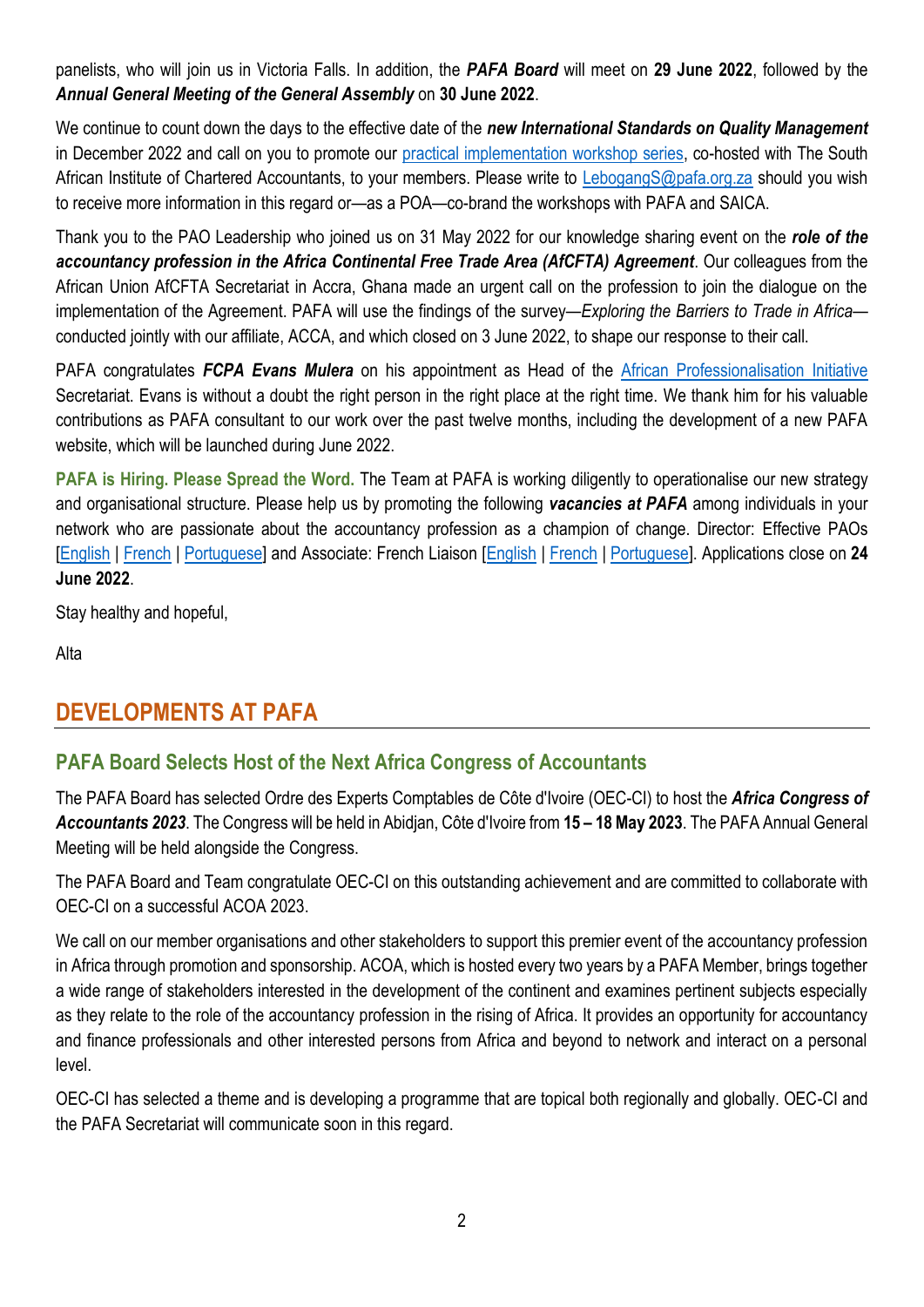# **PAFA-FIDEF Masterclass for PAO Leadership from French-speaking Countries—Journey to IFAC Membership**

A robust and well-functioning accountancy profession, composed of competent and capable professionals supported by an effective professional accountancy organisation (PAO), contributes significantly to the sustainability of small, medium, and large businesses; sound capital markets; effective public services; and—ultimately—economic growth.

IFAC membership is a globally recognised hallmark of an effective PAO. It makes it clear to public and private sector organisations locally, regionally, and internationally that the PAO is sustainable, relevant, and credible. It demonstrates a PAO's expertise in and commitment to international standards, best practices, and serving the public interest.

Building effective PAOs and supporting their journey to IFAC membership is a key strategic objective of PAFA and FIDEF. The PAFA and FIDEF *Masterclass for PAO Leadership from French-speaking Countries* is a key component of our efforts to achieve this objective. Presented in collaboration with IFAC, the Masterclass will include a two-day in-person workshop on **26 & 28 September 2022** (held alongside the FIDEF Annual General Meeting and the Chartered Accountants Congress in Paris) and six two-hour webinars delivered from **November 2022 through September 2023**.

The Masterclass is open to all PAOs—those that are not members of IFAC, those that are associates of IFAC and wish to become members, and those that are members of IFAC and willing to share their experience.

The Masterclass will introduce the PAO leadership to the IFAC PAO Capacity Building Framework, which is also applied by PAFA. The Framework comprises the three pillars of an effective PAO – sustainable, relevant, and credible. Each pillar has three components. The two-day in-person workshop will deepen the PAO leadership's understanding of the Framework and how it is applied in the IFAC membership application. It will also provide an overview of the IFAC membership application process. The six webinars will address each of the components in detail, provide practical examples of actions that could be taken to establish the components, and assist PAOs in developing their action plans.

The workshop and webinars will be attended by not more than two PAO representatives to enable an interactive environment for rich dialogue. The dialogue will be led by IFAC, supported by PAFA and FIDEF. Subject experts will share their knowledge and experience.

Please look out for communications from PAFA and FIDEF in this regard and register by **8 July 2022**.

—Alta Prinsloo, Chief Executive Officer [\(AltaP@pafa.org.za\)](mailto:AltaP@pafa.org.za)

### **Quality Management**

#### *An introduction to PAFA's activities to enhance the quality of accountancy services in Africa*

PAFA invited representatives from PAOs and other stakeholders in the finance and accountancy ecosystem interested in the quality of accountancy services to a virtual introduction to PAFA's new quality management activities, which focus on the implementation of the new *International Standards on Quality Management* and enhancing PAOs' compliance with the *IFAC Statements of Membership Obligations 1 (Quality Assurance) and 6 (Investigation & Discipline)*. PAFA thanks presenters **Asmaa Resmouki**, IFAC Deputy President & Consultant, and **Imran Vanker**, IRBA Director of Standards, for their impactful and informative presentation. You can access the presentation here [\[English](https://pafaafrica.sharepoint.com/:b:/g/EbYUlnMZ1G5DrDrLW2hm0J4BFNGNR028eiwmjsYmDNUo2w?e=gT5LEu) | [French\]](https://pafaafrica.sharepoint.com/:b:/g/EdakC8075tpMvbMQYmDxgm0Bv3euHRzCGsTDPbrRS3HR0Q?e=sRQxWQ).

—Lebogang Senne, Technical Director [\(LebogangS@pafa.org.za\)](mailto:LebogangS@pafa.org.za)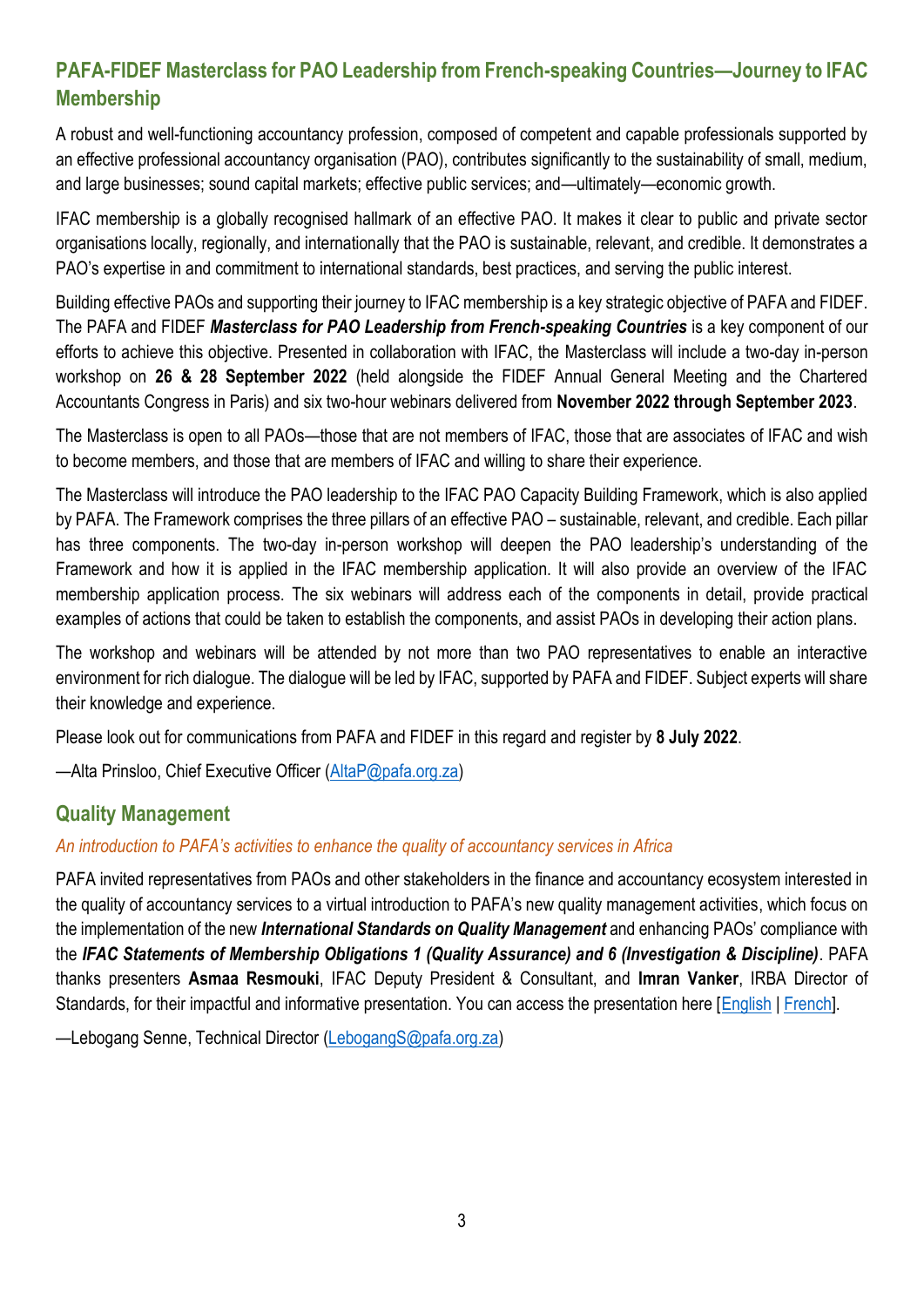## **Enhancing Public Sector Transparency and Accountability**

*New Head of the African Professionalisation Initiative Secretariat*



The partnership of the [African Professionalisation Initiative](https://professionalisation.africa/)—AFROSAI-E, CREFIAF, ESAAG, and PAFA—is delighted to announce that *FCPA Evans Mulera* has been appointed as the new Head of the African Professionalisation Initiative, with effect from 1 June 2022.

Following a rigorous selection process, we are pleased that this resulted in the selection of a candidate who has a detailed understanding of the accountancy profession in both the private and public sectors. As the Head of the API Secretariat, which is currently hosted by AFROSAI-E, Evans will lead initiatives to coordinate the efforts of accountants general, supreme audit institutions, professional accountancy organisations (PAOs) and academics to systematically address the shortage of adequate professional accounting and auditing skills in the public sector.

Evans is a Fellow of the Institute of Certified Public Accountants in Kenya (ICPAK) and PFM expert with rich experience in setting up PAOs. He previously served as the Deputy CEO of ICPAK and went on to serve as the first CEO of the Institute of Certified Public Accountants of Rwanda (iCPAR). He supported the PAO to attain International Federation of Accountants (IFAC) Associate membership, as well as roll out its first Technician and Professional Accountancy examinations. He oversaw the roll-out of the operations of the first Public Sector Accounting Standards Board (PSASB) of Kenya, having previously chaired the East African Technical Committee of the Financial Reporting Excellence Awards (then promoted by ICPAK, the Capital Markets Authority of Kenya and the Nairobi Securities Exchange).

Evans is an International Consultant who played an advisory role in the IFAC PAO Capacity Building Program and recently adviser to the Pan African Federation of Accountants (PAFA) in the PAO Capacity Building Programme.

Evans is the founder of Capabuil ltd, a consultancy firm that specializes in PFM training and entrepreneurship skills development for teens and youth across Africa. He currently advises ICPAK on the development of the PAO in Burundi and has played a pivotal role in supporting audit firms in Burundi to comply with the IFAC Statements of Membership Obligations with particular emphasis on Audit Quality Management.

—Alta Prinsloo, Chief Executive Officer [\(AltaP@pafa.org.za\)](mailto:AltaP@pafa.org.za)

# **DEVELOPMENTS AT KEY STAKEHOLDERS**

## **Institute of Chartered Accountants of Zimbabwe (ICAZ) Launches Book**



PAFA congratulates ICAZ on the publication of the *ICAZ Centennial Book – The Journey of 100 Years of Integrity*.

PAFA thanks ICAZ for their contributions to and impact on the accountancy profession in Africa and beyond. ICAZ is well positioned to realise their goal to continue to grow and develop the accountancy profession through the next century. PAFA looks forward to celebrating with ICAZ the launch of the book in June 2022.

## **Institute of Chartered Accountants of India and Institute of Chartered Accountants of Zimbabwe appointed to CAW Board of Directors**

PAFA congratulates **Dr. Debashis Mitra**, President of ICAI, and **William Mandisodza**, CEO of ICAZ, on their appointment to the Chartered Accountants Worldwide Board of Directors. We wish you all the best in these roles.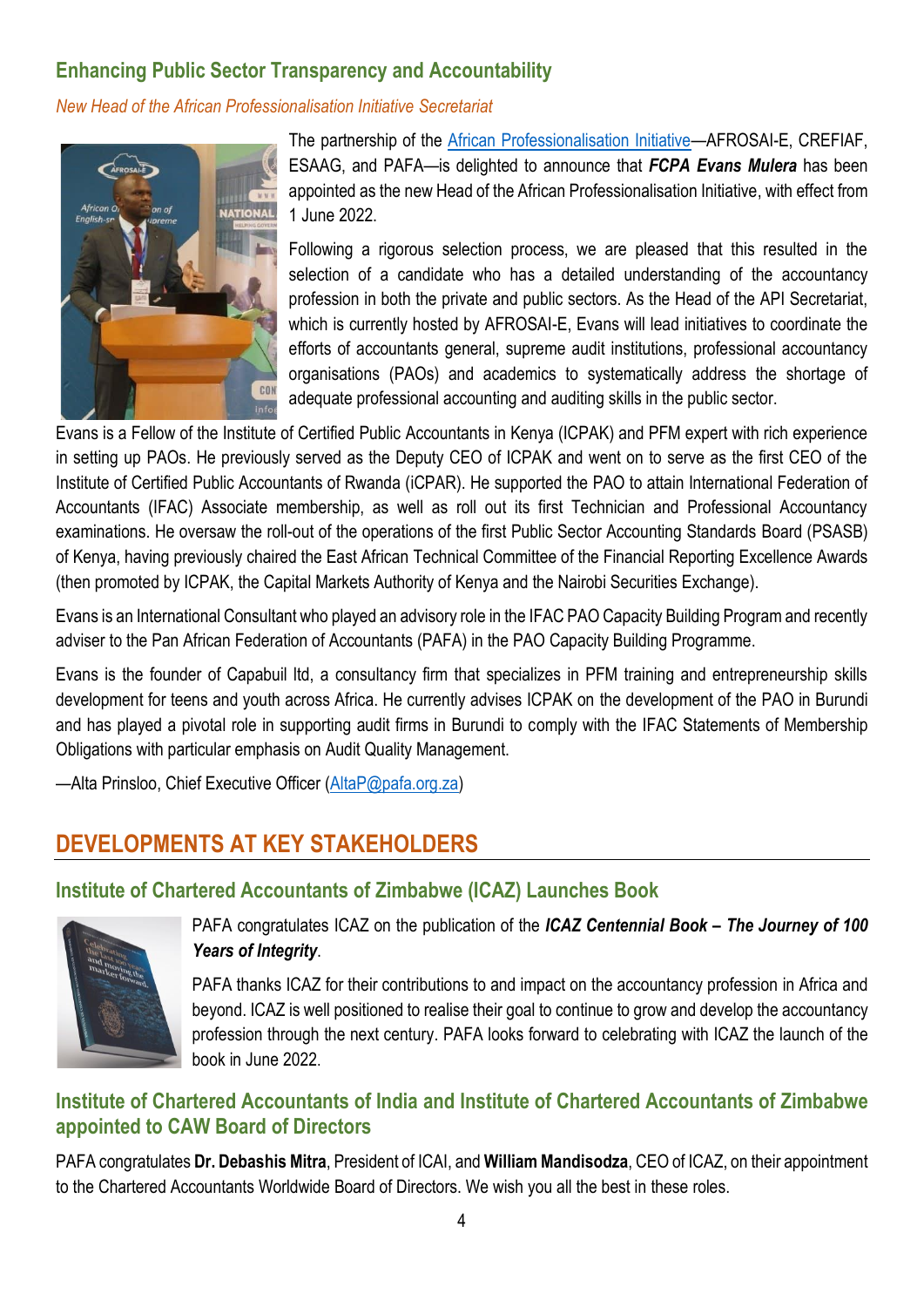## **Tijani Musa Isa Takes Office as ICAN's 58th President**

Tijani Musa Isahas assumed office as the 58<sup>th</sup> President of the Institute of Chartered Accountants of Nigeria on 31 May 2022. PAFA congratulates him on his appointment and wishes him all the best in this role.

## **[Please share developments at your organisation with Sibongile Setshogo at [SibongileS@pafa.org.za](mailto:SibongileS@pafa.org.za) for publication in future newsletters.]**

# **STATE OF THE PROFESSION IN AFRICA**

## **The Accountancy Profession in Africa Is Broadly Optimistic About the Economic Future**

A ground-breaking study into the accountancy profession in Africa reveals 55% of accountants are optimistic about Africa's economic prospects, but skill shortages, especially in the areas of technology and strategy are a major concern for respondents.

PAFA, ACCA and PwC joined forces to develop the *[State of the Profession in Africa report](https://pafaafrica.sharepoint.com/:b:/g/EVp-jv0aMixMjBBSYRz4NJ0BDR3rwuUVd-u0luPXKNK9JA?e=BDgVxy)*, polling 1 750 professionals to capture their views about the profession's contributions on the continent, as well as the challenges, threats and opportunities ahead. The report also captures feedback from 110 participants at various business and public sector roundtables, held to capture opinions of experts across Africa.

The research was analysed under four themes—capacity building, partnerships, influencing for socio-economic development, and future-readiness of the profession.

Focusing on capacity building, technology (53%) was the biggest skills gap identified, followed by strategy planning, market intelligence and performance management (49%).

The results revealed a startling paradox for the profession in building ethical and sustainable businesses while lacking in environmental, social and governance (ESG) acumen. Some 57% say this is limiting the involvement of professional accountancy organisations and their members in climate change and ESG agendas.

Alarmingly, 92% of accountants working in the mining industry do not see ESG among the industry's top three futurealtering trends, and 40% of all respondents highlighted the ability to incorporate climate change and ESG into financial reporting as a major skills gap.

The report asserts that partnerships are essential for the accountancy profession to be resilient, and offers various calls to action for accountants, PAOs and the many stakeholders in the finance and accountancy ecosystem—including higher education institutions, the business community, the public sector, standard-setters and regulators, governments and policymakers.



Alta Prinsloo, Chief Executive Officer of PAFA says: "If the accountancy profession is to be fit-for-future, it must be digital, contribute to socio-economic development and play a key role in building ethical and sustainable businesses. To facilitate this, more and better collaboration is an imperative – and that starts with national PAOs. PAFA stands ready to facilitate collaboration among PAOs and stakeholders to respond to the calls to action encapsulated in the report."

Jamil Ampomah, director of ACCA Africa, adds: "Respondents' views about ESG are certainly a wakeup call. Hurdles need to be overcome as accountants have a unique opportunity to lead ESG adoption in their organisations, in their own countries, right across Africa and globally. One of the strong recommendations in the report is for the profession to skill up here – the tools and qualifications are available to do this, so the opportunity is waiting to be grasped."

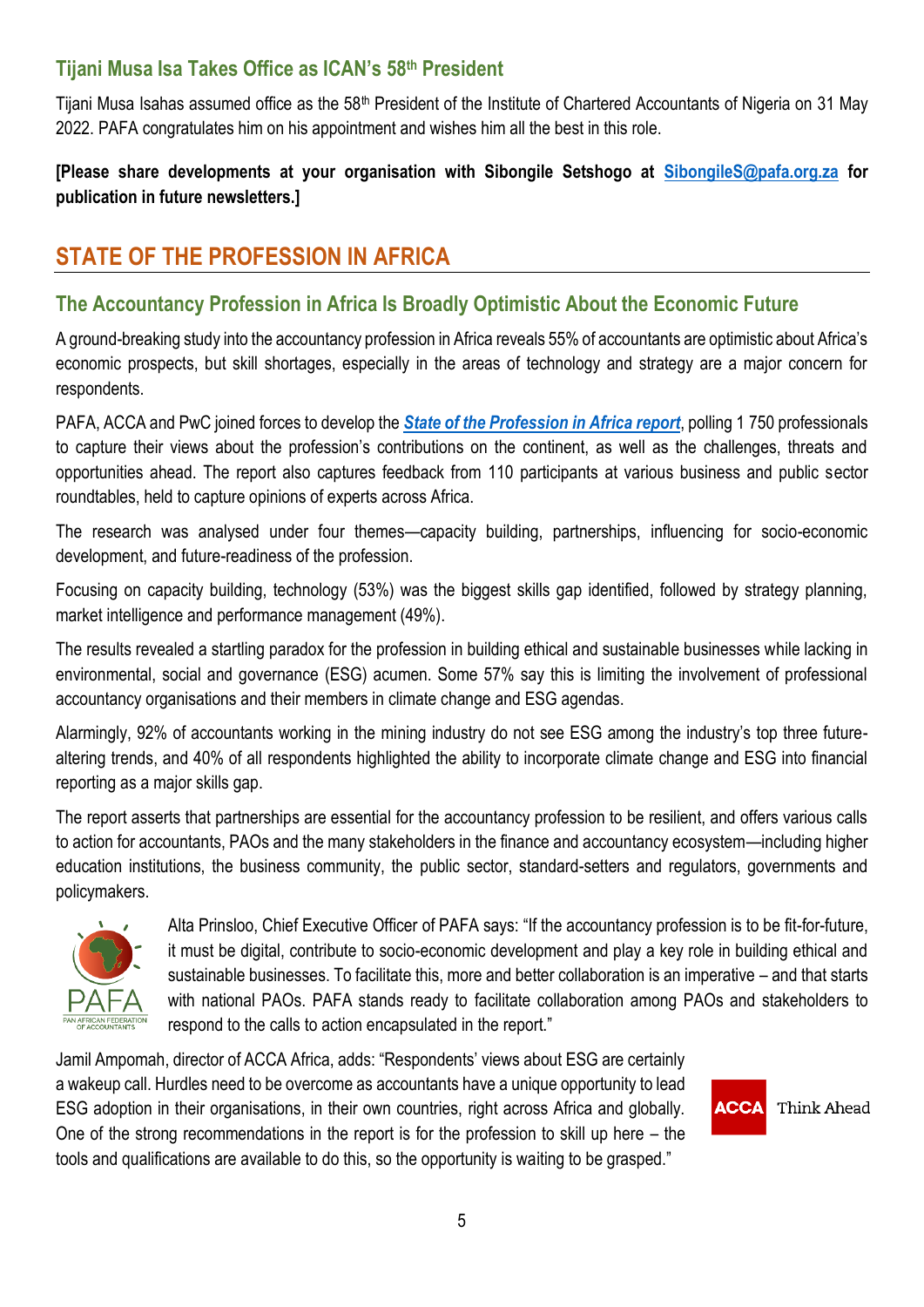

Mary Iwelumo, Partner, PwC Nigeria and Strategy Lead for PwC West Market noted further: "We were startled by the finding that accountants generally did not expect ESG to have a meaningful impact of the profession and professionals over the next decade. At PwC, we had hoped that knowledge that ESG is a business imperative would be universal, especially among professionals

who have a seat and voice at the table of business leadership. This disquieting discovery must therefore galvanise all of us to a collaboration that will build an education system that will equip accountants to anticipate the future and prepare for and thrive in it."

Top ten statistics from the report show that:

- 1. When it comes to global accounting standards, 81% of respondents say International Financial Reporting Standards (IFRS) have been adopted across Africa.
- 2. 71% of accountants expect that digital transformation of accounting functions would be the profession's biggest game changer over the next decade.
- 3. 64% have seen accountants become CEOs or Directors in their organisations.
- 4. 53% say stricter regulatory and statutory compliance will have an impact on the profession.
- 5. Almost half 49% of respondents believe that the accountant contributes to strategic direction and development of business insights in the upper echelons of organisations.
- 6. Accountants in Africa are most optimistic about the implementation of environmentally friendly policies and investment in infrastructure – each at 30%.
- 7. 43% are pessimistic about the uncertain political situation and for 39% it is policy uncertainty.
- 8. 45% indicate that most senior professionals in their organisations are involved in the traditional roles of organising, controlling, processing, and reporting on financial related transactions.
- 9. 47% say another significant trend is predictive accounting software such as forecasting and data analytics tools
- 10. 47% say changes in tax policy is an important future trend.

For enquiries, contact Sibongile Setshogo at [SibongileS@pafa.org.za.](mailto:SibongileS@pafa.org.za)

# **GLOBAL KNOWLEDGE AND INSIGHTS**

#### **Public Value Management**

• **Your Voice Matters!** IPSASB has issued Exposure Draft (ED) 82, *[Retirement Benefit Plans.](https://zaf01.safelinks.protection.outlook.com/?url=https%3A%2F%2Fwww.ipsasb.org%2Fpublications%2Fexposure-draft-ed-82-retirement-benefit-plans&data=05%7C01%7CSibongileS%40pafa.org.za%7C1bfb3947c1de4e17704508da2c6145fa%7C2ee7786fc3a945ac81e6efc75b3c9c72%7C0%7C0%7C637871093700867224%7CUnknown%7CTWFpbGZsb3d8eyJWIjoiMC4wLjAwMDAiLCJQIjoiV2luMzIiLCJBTiI6Ik1haWwiLCJXVCI6Mn0%3D%7C3000%7C%7C%7C&sdata=kq8PlZ2XAXK0L6JkQdVxpizXnvfESr4aBgipzGtrtYY%3D&reserved=0)* The objective of this ED is to propose the accounting, presentation, and disclosure requirements for the financial statements of a retirement benefit plan. This should increase the transparency and accountability of public sector entities regarding obligations owed to public sector employees and other eligible participants who are members of the retirement benefit plan, and of any deficit in the plan. **Comments are requested by 1 August 2022!**

#### **International Standards and Best Practices**

#### *Ethics*

**IESBA EXPANDS UNIVERSE OF ENTITIES THAT ARE PUBLIC INTEREST ENTITIES—IESBA released** a [revised definition of a PIE](https://zaf01.safelinks.protection.outlook.com/?url=https%3A%2F%2Fwww.ethicsboard.org%2Fpublications%2Ffinal-pronouncement-revisions-definitions-listed-entity-and-public-interest-entity-code&data=05%7C01%7CSibongileS%40pafa.org.za%7C1bfb3947c1de4e17704508da2c6145fa%7C2ee7786fc3a945ac81e6efc75b3c9c72%7C0%7C0%7C637871093700554747%7CUnknown%7CTWFpbGZsb3d8eyJWIjoiMC4wLjAwMDAiLCJQIjoiV2luMzIiLCJBTiI6Ik1haWwiLCJXVCI6Mn0%3D%7C3000%7C%7C%7C&sdata=9pjzpHSIFdrPlNuWHGR8bj8m1qqJVWVPVZ1auBzJrVM%3D&reserved=0) together with other revised provisions in the *[International Code of Ethics for](https://zaf01.safelinks.protection.outlook.com/?url=https%3A%2F%2Fwww.ethicsboard.org%2Finternational-code-ethics-professional-accountants&data=05%7C01%7CSibongileS%40pafa.org.za%7C1bfb3947c1de4e17704508da2c6145fa%7C2ee7786fc3a945ac81e6efc75b3c9c72%7C0%7C0%7C637871093700554747%7CUnknown%7CTWFpbGZsb3d8eyJWIjoiMC4wLjAwMDAiLCJQIjoiV2luMzIiLCJBTiI6Ik1haWwiLCJXVCI6Mn0%3D%7C3000%7C%7C%7C&sdata=H5pmp2A4z%2BjjxpNddzTRnpXSwEPeZ%2BcQkDFg6B5MK5g%3D&reserved=0)  [Professional Accountants \(including International Independence Standards\)](https://zaf01.safelinks.protection.outlook.com/?url=https%3A%2F%2Fwww.ethicsboard.org%2Finternational-code-ethics-professional-accountants&data=05%7C01%7CSibongileS%40pafa.org.za%7C1bfb3947c1de4e17704508da2c6145fa%7C2ee7786fc3a945ac81e6efc75b3c9c72%7C0%7C0%7C637871093700554747%7CUnknown%7CTWFpbGZsb3d8eyJWIjoiMC4wLjAwMDAiLCJQIjoiV2luMzIiLCJBTiI6Ik1haWwiLCJXVCI6Mn0%3D%7C3000%7C%7C%7C&sdata=H5pmp2A4z%2BjjxpNddzTRnpXSwEPeZ%2BcQkDFg6B5MK5g%3D&reserved=0)* (the Code). The revised provisions specify a broader list of categories of entities as PIEs whose audits should be subject to additional independence requirements to meet stakeholders' heightened expectations concerning auditor independence when an entity is a PIE. To recognize diversity in jurisdictional contexts, the IESBA has taken a [novel approach](https://zaf01.safelinks.protection.outlook.com/?url=https%3A%2F%2Fwww.ethicsboard.org%2Fnews-events%2F2022-04%2Fglobal-ethics-board-expands-universe-entities-are-public-interest-entities&data=05%7C01%7CSibongileS%40pafa.org.za%7C1bfb3947c1de4e17704508da2c6145fa%7C2ee7786fc3a945ac81e6efc75b3c9c72%7C0%7C0%7C637871093700554747%7CUnknown%7CTWFpbGZsb3d8eyJWIjoiMC4wLjAwMDAiLCJQIjoiV2luMzIiLCJBTiI6Ik1haWwiLCJXVCI6Mn0%3D%7C3000%7C%7C%7C&sdata=%2F085dB%2BObz7aANqoUdCFt0%2BgXe4v%2BbIyw8bYBbuaX1w%3D&reserved=0) of expanding the PIE definition globally at a high level while providing guidance to regulators, national standard setters and other relevant local bodies on tailoring the broad definition for jurisdictional specificities. The revised PIE definition and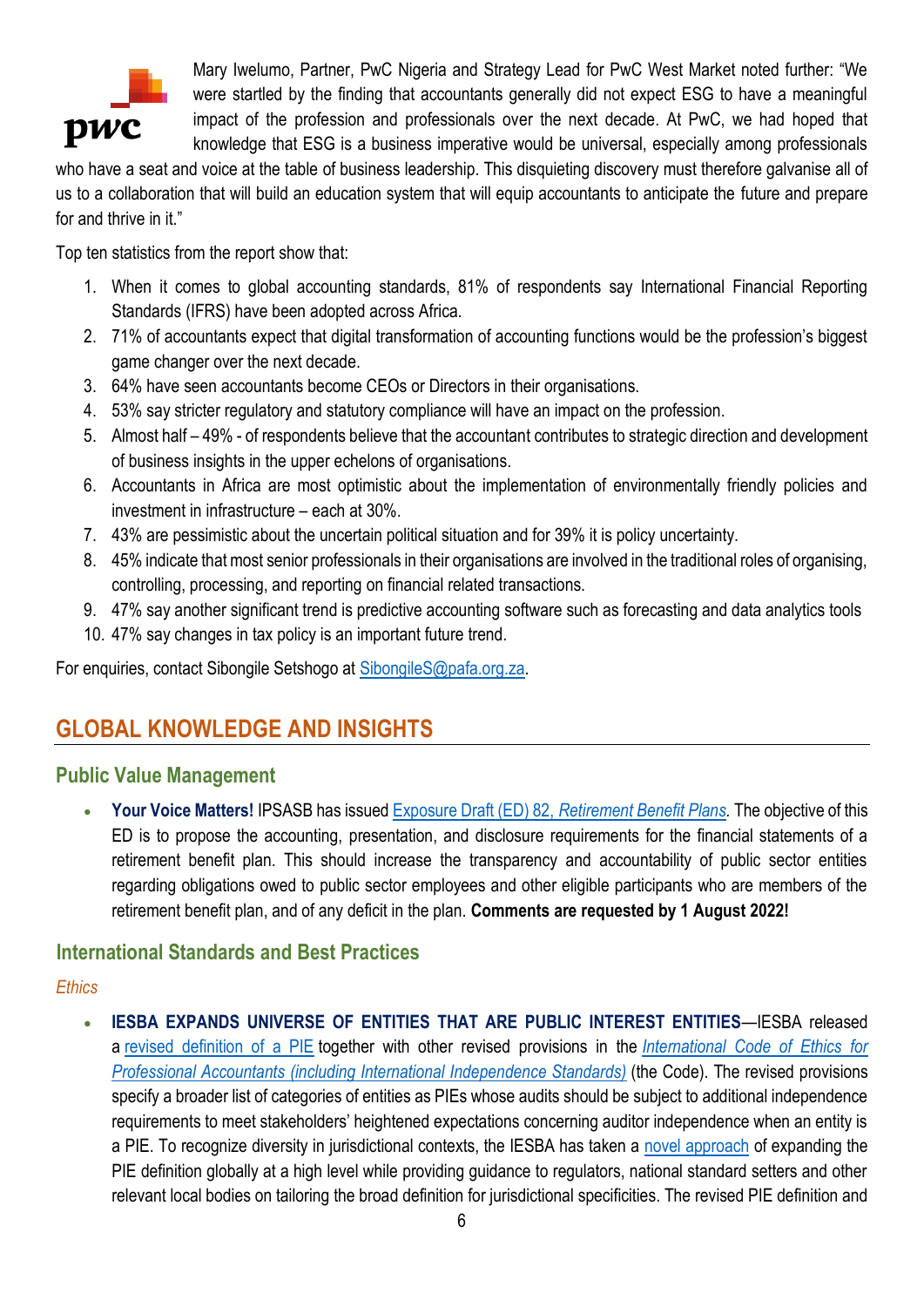related provisions become **effective for audits of financial statements for periods beginning on or 15 December 2024**. Early adoption is permitted and encouraged.

- **LOOKING BEYOND 2023! IESBA CALLS FOR STAKEHOLDER INPUT ON FUTURE STRATEGY —** IESBA released a [public survey](https://zaf01.safelinks.protection.outlook.com/?url=https%3A%2F%2Fwww.ethicsboard.org%2Fpublications%2Fiesba-strategy-survey-2022&data=05%7C01%7CSibongileS%40pafa.org.za%7C1bfb3947c1de4e17704508da2c6145fa%7C2ee7786fc3a945ac81e6efc75b3c9c72%7C0%7C0%7C637871093700554747%7CUnknown%7CTWFpbGZsb3d8eyJWIjoiMC4wLjAwMDAiLCJQIjoiV2luMzIiLCJBTiI6Ik1haWwiLCJXVCI6Mn0%3D%7C3000%7C%7C%7C&sdata=n5DgLtIW2xejuNMmkSFK5whcnll3NEg3aRkhk1%2FVAtI%3D&reserved=0) seeking broad stakeholder input to inform the development of its Strategy and Work Plan (SWP) 2024-2027. The survey can be [downloaded](https://zaf01.safelinks.protection.outlook.com/?url=https%3A%2F%2Fwww.ethicsboard.org%2Fpublications%2Fiesba-strategy-survey-2022&data=05%7C01%7CSibongileS%40pafa.org.za%7C1bfb3947c1de4e17704508da2c6145fa%7C2ee7786fc3a945ac81e6efc75b3c9c72%7C0%7C0%7C637871093700554747%7CUnknown%7CTWFpbGZsb3d8eyJWIjoiMC4wLjAwMDAiLCJQIjoiV2luMzIiLCJBTiI6Ik1haWwiLCJXVCI6Mn0%3D%7C3000%7C%7C%7C&sdata=n5DgLtIW2xejuNMmkSFK5whcnll3NEg3aRkhk1%2FVAtI%3D&reserved=0) from the IESBA website. The [survey](https://zaf01.safelinks.protection.outlook.com/?url=https%3A%2F%2Fsurvey.alchemer.com%2Fs3%2F6801034%2FIESBA-s-Future-Strategy-and-Work-Plan-Survey&data=05%7C01%7CSibongileS%40pafa.org.za%7C1bfb3947c1de4e17704508da2c6145fa%7C2ee7786fc3a945ac81e6efc75b3c9c72%7C0%7C0%7C637871093700554747%7CUnknown%7CTWFpbGZsb3d8eyJWIjoiMC4wLjAwMDAiLCJQIjoiV2luMzIiLCJBTiI6Ik1haWwiLCJXVCI6Mn0%3D%7C3000%7C%7C%7C&sdata=FD%2FugQcvBDlGoRCvE%2B0I2QuyHjD78n2vePyRrFak%2FSg%3D&reserved=0) seeks input from all stakeholders on what key trends, developments or issues the IESBA should consider as it begins the process of developing its SWP 2024 – 2027. The SWP is expected to be finalized by the end of 2023 for release in early 2024. Responses are requested by **8 July 2022**.
- **[Watch](https://zaf01.safelinks.protection.outlook.com/?url=https%3A%2F%2Fwww.ethicsboard.org%2Fnews-events%2F2022-04%2Fnow-available-watch-iesbas-global-webinar-proposed-technology-related-revisions-code&data=05%7C01%7CSibongileS%40pafa.org.za%7C1bfb3947c1de4e17704508da2c6145fa%7C2ee7786fc3a945ac81e6efc75b3c9c72%7C0%7C0%7C637871093700554747%7CUnknown%7CTWFpbGZsb3d8eyJWIjoiMC4wLjAwMDAiLCJQIjoiV2luMzIiLCJBTiI6Ik1haWwiLCJXVCI6Mn0%3D%7C3000%7C%7C%7C&sdata=aMNWhFWoiM0dQd1CKaBZYFRS3eynVcbMKj5vl%2B81myw%3D&reserved=0) IESBA's webinar on the recently released exposure draft [Proposed Technology-related Revisions](https://zaf01.safelinks.protection.outlook.com/?url=https%3A%2F%2Fwww.ethicsboard.org%2Fpublications%2Fproposed-technology-related-revisions-code&data=05%7C01%7CSibongileS%40pafa.org.za%7C1bfb3947c1de4e17704508da2c6145fa%7C2ee7786fc3a945ac81e6efc75b3c9c72%7C0%7C0%7C637871093700554747%7CUnknown%7CTWFpbGZsb3d8eyJWIjoiMC4wLjAwMDAiLCJQIjoiV2luMzIiLCJBTiI6Ik1haWwiLCJXVCI6Mn0%3D%7C3000%7C%7C%7C&sdata=WwN0AaGsFsyIGA6EW%2BnnBztfw5Xqdl5w59Hhbk7XkaI%3D&reserved=0)  [to the Code](https://zaf01.safelinks.protection.outlook.com/?url=https%3A%2F%2Fwww.ethicsboard.org%2Fpublications%2Fproposed-technology-related-revisions-code&data=05%7C01%7CSibongileS%40pafa.org.za%7C1bfb3947c1de4e17704508da2c6145fa%7C2ee7786fc3a945ac81e6efc75b3c9c72%7C0%7C0%7C637871093700554747%7CUnknown%7CTWFpbGZsb3d8eyJWIjoiMC4wLjAwMDAiLCJQIjoiV2luMzIiLCJBTiI6Ik1haWwiLCJXVCI6Mn0%3D%7C3000%7C%7C%7C&sdata=WwN0AaGsFsyIGA6EW%2BnnBztfw5Xqdl5w59Hhbk7XkaI%3D&reserved=0)**—This one-hour [webinar](https://zaf01.safelinks.protection.outlook.com/?url=https%3A%2F%2Fwww.youtube.com%2Fwatch%3Fv%3D0RramL_gJ4M&data=05%7C01%7CSibongileS%40pafa.org.za%7C1bfb3947c1de4e17704508da2c6145fa%7C2ee7786fc3a945ac81e6efc75b3c9c72%7C0%7C0%7C637871093700554747%7CUnknown%7CTWFpbGZsb3d8eyJWIjoiMC4wLjAwMDAiLCJQIjoiV2luMzIiLCJBTiI6Ik1haWwiLCJXVCI6Mn0%3D%7C3000%7C%7C%7C&sdata=23wKw1CXO074ESIXi6e%2B1thB9kU9oYhRjiWnxFMtcFg%3D&reserved=0) includes presentations from Richard Huesken, IESBA member and Chair of the Technology Task Force, and Gregory Driscoll, IESBA technical advisor and member of the Technology Task Force.
	- **Your Voice Matters! IESBA Proposes Technology-Related Enhancements to Global Ethics Code** IESBA released for public comment proposed revisions to the IESBA Code. The Exposure Draft *[Proposed Technology-related Revisions to the Code](https://zaf01.safelinks.protection.outlook.com/?url=https%3A%2F%2Fwww.ethicsboard.org%2Fpublications%2Fproposed-technology-related-revisions-code&data=05%7C01%7CSibongileS%40pafa.org.za%7C1bfb3947c1de4e17704508da2c6145fa%7C2ee7786fc3a945ac81e6efc75b3c9c72%7C0%7C0%7C637871093700554747%7CUnknown%7CTWFpbGZsb3d8eyJWIjoiMC4wLjAwMDAiLCJQIjoiV2luMzIiLCJBTiI6Ik1haWwiLCJXVCI6Mn0%3D%7C3000%7C%7C%7C&sdata=WwN0AaGsFsyIGA6EW%2BnnBztfw5Xqdl5w59Hhbk7XkaI%3D&reserved=0)* seeks to enhance the Code's robustness and expand its relevance in an environment being reshaped by rapid technological advancements. The proposed revisions build on the [role and mindset](https://zaf01.safelinks.protection.outlook.com/?url=https%3A%2F%2Fwww.ethicsboard.org%2Fpublications%2Ffinal-pronouncement-revisions-code-promote-role-and-mindset-expected-professional-accountants&data=05%7C01%7CSibongileS%40pafa.org.za%7C1bfb3947c1de4e17704508da2c6145fa%7C2ee7786fc3a945ac81e6efc75b3c9c72%7C0%7C0%7C637871093700554747%7CUnknown%7CTWFpbGZsb3d8eyJWIjoiMC4wLjAwMDAiLCJQIjoiV2luMzIiLCJBTiI6Ik1haWwiLCJXVCI6Mn0%3D%7C3000%7C%7C%7C&sdata=h9M2Nk3WnFAK5MWOSodsAujTPbHDyDqpd6zGoO2EWMc%3D&reserved=0) changes that became effective December 2021, and the [revised NAS provisions](https://zaf01.safelinks.protection.outlook.com/?url=https%3A%2F%2Fwww.ethicsboard.org%2Fpublications%2Ffinal-pronouncement-revisions-non-assurance-service-provisions-code&data=05%7C01%7CSibongileS%40pafa.org.za%7C1bfb3947c1de4e17704508da2c6145fa%7C2ee7786fc3a945ac81e6efc75b3c9c72%7C0%7C0%7C637871093700554747%7CUnknown%7CTWFpbGZsb3d8eyJWIjoiMC4wLjAwMDAiLCJQIjoiV2luMzIiLCJBTiI6Ik1haWwiLCJXVCI6Mn0%3D%7C3000%7C%7C%7C&sdata=ik2wnRoldAIWg5DC79FmyTckFKT%2Bm%2BhGPzmOLaw6sF4%3D&reserved=0) that will become effective in December 2022. **Comments are requested by 20 June 2022**.
	- **New Installment! [Exploring the IESBA Code, A Focus on Technology: Artificial Intelligence](https://zaf01.safelinks.protection.outlook.com/?url=https%3A%2F%2Fwww.ifac.org%2Fknowledge-gateway%2Fsupporting-international-standards%2Fpublications%2Fexploring-iesba-code-focus-technology-artificial-intelligence&data=05%7C01%7CSibongileS%40pafa.org.za%7C1bfb3947c1de4e17704508da2c6145fa%7C2ee7786fc3a945ac81e6efc75b3c9c72%7C0%7C0%7C637871093700554747%7CUnknown%7CTWFpbGZsb3d8eyJWIjoiMC4wLjAwMDAiLCJQIjoiV2luMzIiLCJBTiI6Ik1haWwiLCJXVCI6Mn0%3D%7C3000%7C%7C%7C&sdata=%2BA%2By7lzGxKXx1d0CHPGoDXaP5mC%2F4DeCvBzvw41ylC4%3D&reserved=0)**—This two-page [publication](https://zaf01.safelinks.protection.outlook.com/?url=https%3A%2F%2Fwww.ifac.org%2Fknowledge-gateway%2Fsupporting-international-standards%2Fpublications%2Fexploring-iesba-code-focus-technology-artificial-intelligence&data=05%7C01%7CSibongileS%40pafa.org.za%7C1bfb3947c1de4e17704508da2c6145fa%7C2ee7786fc3a945ac81e6efc75b3c9c72%7C0%7C0%7C637871093700554747%7CUnknown%7CTWFpbGZsb3d8eyJWIjoiMC4wLjAwMDAiLCJQIjoiV2luMzIiLCJBTiI6Ik1haWwiLCJXVCI6Mn0%3D%7C3000%7C%7C%7C&sdata=%2BA%2By7lzGxKXx1d0CHPGoDXaP5mC%2F4DeCvBzvw41ylC4%3D&reserved=0) highlights the application of the International Code of Ethics, in particular, the relevance of the Code's fundamental principles and its conceptual framework to addressing ethics issues that might arise when artificial intelligence (AI) is used or implemented by professional accountants. Specifically, the installment sets out an AI scenario to assist accountants in identifying, evaluating, and addressing threats to compliance with the Code's fundamental principles. To view all installments of Exploring the IESBA Code, [visit the series landing page here.](https://zaf01.safelinks.protection.outlook.com/?url=https%3A%2F%2Fwww.ifac.org%2Fknowledge-gateway%2Fbuilding-trust-ethics%2Fdiscussion%2Fexploring-iesba-code&data=05%7C01%7CSibongileS%40pafa.org.za%7C1bfb3947c1de4e17704508da2c6145fa%7C2ee7786fc3a945ac81e6efc75b3c9c72%7C0%7C0%7C637871093700554747%7CUnknown%7CTWFpbGZsb3d8eyJWIjoiMC4wLjAwMDAiLCJQIjoiV2luMzIiLCJBTiI6Ik1haWwiLCJXVCI6Mn0%3D%7C3000%7C%7C%7C&sdata=2bqJGDQgnKEd2Ndn5xqNOy22n85PptEamptqR4k6w50%3D&reserved=0)
- **[Watch](https://zaf01.safelinks.protection.outlook.com/?url=https%3A%2F%2Fwww.ethicsboard.org%2Fnews-events%2F2022-04%2Fnow-available-watch-iesbas-global-webinar-proposed-revisions-relating-definition-engagement-team-and&data=05%7C01%7CSibongileS%40pafa.org.za%7C1bfb3947c1de4e17704508da2c6145fa%7C2ee7786fc3a945ac81e6efc75b3c9c72%7C0%7C0%7C637871093700554747%7CUnknown%7CTWFpbGZsb3d8eyJWIjoiMC4wLjAwMDAiLCJQIjoiV2luMzIiLCJBTiI6Ik1haWwiLCJXVCI6Mn0%3D%7C3000%7C%7C%7C&sdata=0ODGkcZVAKroXfLFGqTlMzmP9aww%2BKg4mfgWJP87K78%3D&reserved=0) both IESBA webinars on its Exposure Draft, [Proposed Revisions to the Code Relating to the](https://zaf01.safelinks.protection.outlook.com/?url=https%3A%2F%2Fwww.ethicsboard.org%2Fpublications%2Fproposed-revisions-code-relating-definition-engagement-team-and-group-audits&data=05%7C01%7CSibongileS%40pafa.org.za%7C1bfb3947c1de4e17704508da2c6145fa%7C2ee7786fc3a945ac81e6efc75b3c9c72%7C0%7C0%7C637871093700554747%7CUnknown%7CTWFpbGZsb3d8eyJWIjoiMC4wLjAwMDAiLCJQIjoiV2luMzIiLCJBTiI6Ik1haWwiLCJXVCI6Mn0%3D%7C3000%7C%7C%7C&sdata=WQkefDUXVkqKQjiVlCSLmRiGqJYgyiehIhMzkKRJzBE%3D&reserved=0)  [Definition of Engagement Team and Group Audits](https://zaf01.safelinks.protection.outlook.com/?url=https%3A%2F%2Fwww.ethicsboard.org%2Fpublications%2Fproposed-revisions-code-relating-definition-engagement-team-and-group-audits&data=05%7C01%7CSibongileS%40pafa.org.za%7C1bfb3947c1de4e17704508da2c6145fa%7C2ee7786fc3a945ac81e6efc75b3c9c72%7C0%7C0%7C637871093700554747%7CUnknown%7CTWFpbGZsb3d8eyJWIjoiMC4wLjAwMDAiLCJQIjoiV2luMzIiLCJBTiI6Ik1haWwiLCJXVCI6Mn0%3D%7C3000%7C%7C%7C&sdata=WQkefDUXVkqKQjiVlCSLmRiGqJYgyiehIhMzkKRJzBE%3D&reserved=0)** — The [11 April](https://zaf01.safelinks.protection.outlook.com/?url=https%3A%2F%2Fyoutu.be%2FG_Wdk4pqCfA&data=05%7C01%7CSibongileS%40pafa.org.za%7C1bfb3947c1de4e17704508da2c6145fa%7C2ee7786fc3a945ac81e6efc75b3c9c72%7C0%7C0%7C637871093700554747%7CUnknown%7CTWFpbGZsb3d8eyJWIjoiMC4wLjAwMDAiLCJQIjoiV2luMzIiLCJBTiI6Ik1haWwiLCJXVCI6Mn0%3D%7C3000%7C%7C%7C&sdata=cCe%2BYhuwt2dKamDafy5%2FrfhPENMHTcWPdJh0r4NoFzg%3D&reserved=0) 2022 webinar was presented by Caroline Lee, IESBA Deputy Chair and Chair of the IESBA Engagement Team – Group Audits Independence (ET-GA) Task Force, and Denise Canavan, former IESBA Technical Advisor and member of the ET-GA Task Force. The [19 April](https://zaf01.safelinks.protection.outlook.com/?url=https%3A%2F%2Fyoutu.be%2Fa69w7H-39QI&data=05%7C01%7CSibongileS%40pafa.org.za%7C1bfb3947c1de4e17704508da2c6145fa%7C2ee7786fc3a945ac81e6efc75b3c9c72%7C0%7C0%7C637871093700554747%7CUnknown%7CTWFpbGZsb3d8eyJWIjoiMC4wLjAwMDAiLCJQIjoiV2luMzIiLCJBTiI6Ik1haWwiLCJXVCI6Mn0%3D%7C3000%7C%7C%7C&sdata=bE1Mojfj1esf%2Fjj84Te0IkezagJLKo6rqyf6EvpTU9U%3D&reserved=0) 2022 webinar was presented by Caroline Lee and Andrew Pinkney, IESBA Technical Advisor and member of the ET-GA Task Force.
	- **Your Voice Matters**! **IESBA Proposes Revisions to the International Independence Standards to Clarify and Strengthen Independence Requirements in a Group Audit**—IESBA released for public comment the Exposure Draft *[Proposed Revisions to the Code Relating to the Definition of Engagement](https://zaf01.safelinks.protection.outlook.com/?url=https%3A%2F%2Fwww.ethicsboard.org%2Fpublications%2Fproposed-revisions-code-relating-definition-engagement-team-and-group-audits&data=05%7C01%7CSibongileS%40pafa.org.za%7C1bfb3947c1de4e17704508da2c6145fa%7C2ee7786fc3a945ac81e6efc75b3c9c72%7C0%7C0%7C637871093700554747%7CUnknown%7CTWFpbGZsb3d8eyJWIjoiMC4wLjAwMDAiLCJQIjoiV2luMzIiLCJBTiI6Ik1haWwiLCJXVCI6Mn0%3D%7C3000%7C%7C%7C&sdata=WQkefDUXVkqKQjiVlCSLmRiGqJYgyiehIhMzkKRJzBE%3D&reserved=0)  [Team and Group Audits.](https://zaf01.safelinks.protection.outlook.com/?url=https%3A%2F%2Fwww.ethicsboard.org%2Fpublications%2Fproposed-revisions-code-relating-definition-engagement-team-and-group-audits&data=05%7C01%7CSibongileS%40pafa.org.za%7C1bfb3947c1de4e17704508da2c6145fa%7C2ee7786fc3a945ac81e6efc75b3c9c72%7C0%7C0%7C637871093700554747%7CUnknown%7CTWFpbGZsb3d8eyJWIjoiMC4wLjAwMDAiLCJQIjoiV2luMzIiLCJBTiI6Ik1haWwiLCJXVCI6Mn0%3D%7C3000%7C%7C%7C&sdata=WQkefDUXVkqKQjiVlCSLmRiGqJYgyiehIhMzkKRJzBE%3D&reserved=0)* The proposed revisions establish provisions that comprehensively address independence considerations for firms and individuals involved in an engagement to perform an audit of group financial statements. The proposals also address the independence implications of the change in the definition of an engagement team―a concept central to an audit of financial statements―in the International Auditing and Assurance Standards Board's ([IAASB\)](https://zaf01.safelinks.protection.outlook.com/?url=https%3A%2F%2Fwww.iaasb.org%2F&data=05%7C01%7CSibongileS%40pafa.org.za%7C1bfb3947c1de4e17704508da2c6145fa%7C2ee7786fc3a945ac81e6efc75b3c9c72%7C0%7C0%7C637871093700554747%7CUnknown%7CTWFpbGZsb3d8eyJWIjoiMC4wLjAwMDAiLCJQIjoiV2luMzIiLCJBTiI6Ik1haWwiLCJXVCI6Mn0%3D%7C3000%7C%7C%7C&sdata=vBvqRwSA99fZ0bHCO%2FnISlrIHZ9xTtY6UUIr1tWgDew%3D&reserved=0) International Standard on Auditing (ISA) 220, *[Quality Management for an Audit of Financial Statements](https://zaf01.safelinks.protection.outlook.com/?url=https%3A%2F%2Fwww.ifac.org%2Fsystem%2Ffiles%2Fpublications%2Ffiles%2FIAASB-International-Standard-Auditing-220-Revised.pdf&data=05%7C01%7CSibongileS%40pafa.org.za%7C1bfb3947c1de4e17704508da2c6145fa%7C2ee7786fc3a945ac81e6efc75b3c9c72%7C0%7C0%7C637871093700554747%7CUnknown%7CTWFpbGZsb3d8eyJWIjoiMC4wLjAwMDAiLCJQIjoiV2luMzIiLCJBTiI6Ik1haWwiLCJXVCI6Mn0%3D%7C3000%7C%7C%7C&sdata=yPfG4ZC7SzbcK03ZvscaDLw6UBKNTfMl9AE8atCmYEw%3D&reserved=0)*. **Comments are requested by 31 May 2022**.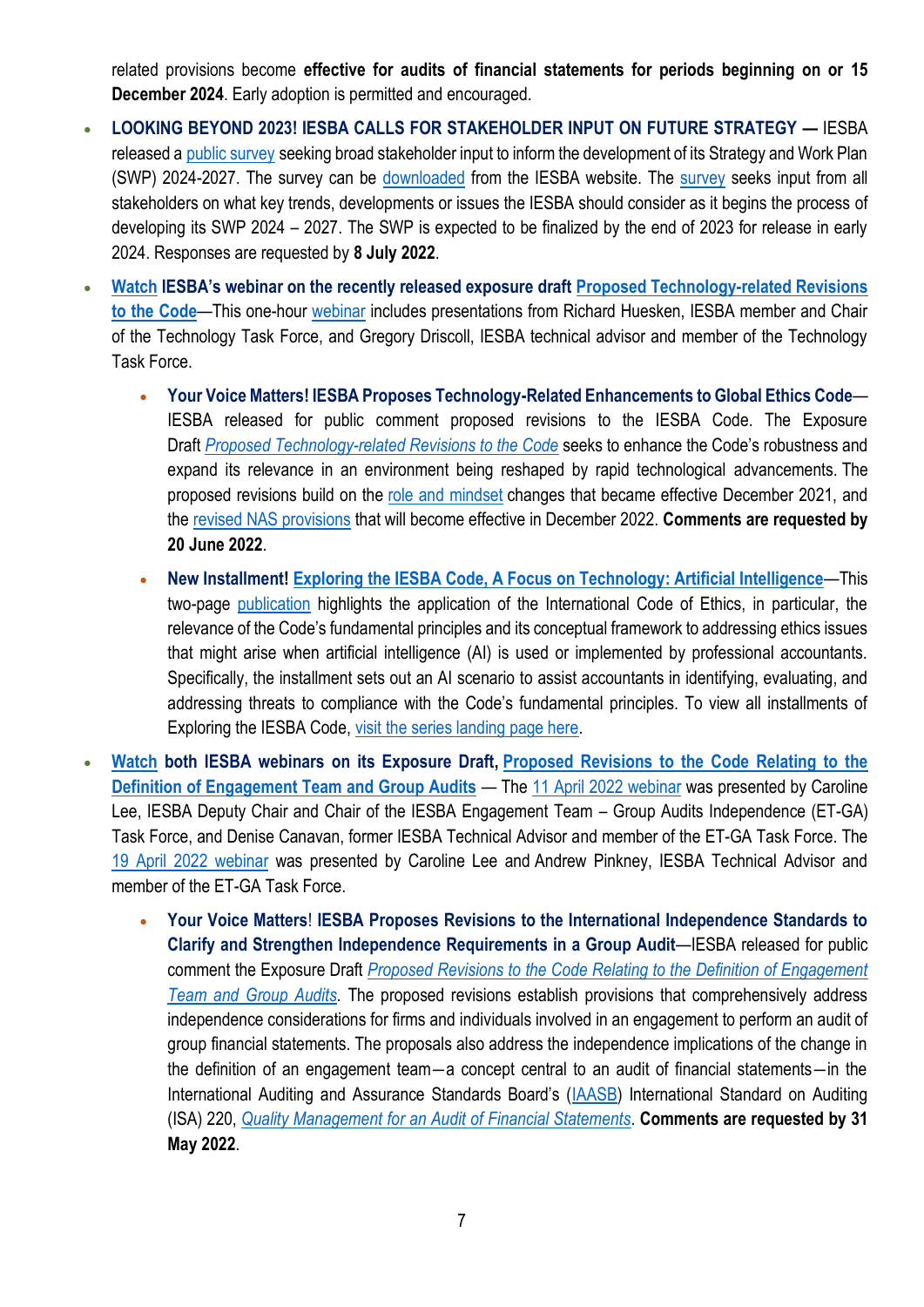• **Reports on Ethics and Digital Change**: As the world becomes more complex, maintaining ethical standards becomes both more challenging and increasingly important. To [help guide financial professionals,](https://zaf01.safelinks.protection.outlook.com/?url=https%3A%2F%2Fwww.ifac.org%2Fknowledge-gateway%2Fbuilding-trust-ethics%2Fdiscussion%2Fethical-leadership-digital-age&data=05%7C01%7CSibongileS%40pafa.org.za%7C1bfb3947c1de4e17704508da2c6145fa%7C2ee7786fc3a945ac81e6efc75b3c9c72%7C0%7C0%7C637871093700554747%7CUnknown%7CTWFpbGZsb3d8eyJWIjoiMC4wLjAwMDAiLCJQIjoiV2luMzIiLCJBTiI6Ik1haWwiLCJXVCI6Mn0%3D%7C3000%7C%7C%7C&sdata=kh1EVo8T9MAQaMKjLJY2eIfm2D6F20iV5GsZEkvPFrg%3D&reserved=0) the Chartered Professional Accountants of Canada (CPA Canada), the Institute of Chartered Accountants of Scotland (ICAS), and IFAC released [Complexity and the professional accountant: Practical guidance for ethical decision-making](https://zaf01.safelinks.protection.outlook.com/?url=https%3A%2F%2Fifac.us7.list-manage.com%2Ftrack%2Fclick%3Fu%3D9e7d9671563ff754a328b2833%26id%3Dbcaf254113%26e%3Dea056acd5d&data=05%7C01%7CSibongileS%40pafa.org.za%7C1bfb3947c1de4e17704508da2c6145fa%7C2ee7786fc3a945ac81e6efc75b3c9c72%7C0%7C0%7C637871093700554747%7CUnknown%7CTWFpbGZsb3d8eyJWIjoiMC4wLjAwMDAiLCJQIjoiV2luMzIiLCJBTiI6Ik1haWwiLCJXVCI6Mn0%3D%7C3000%7C%7C%7C&sdata=cXjaLDpDKv6bnEm187tUD13HecbfSDq7r6qZr4L%2FeKI%3D&reserved=0) (Paper 1) and [Technology is a double-edged sword with both opportunities and challenges for the accountancy](https://zaf01.safelinks.protection.outlook.com/?url=https%3A%2F%2Fwww.ifac.org%2Fknowledge-gateway%2Fbuilding-trust-ethics%2Fpublications%2Ftechnology-double-edged-sword-both-opportunities-and-challenges-accountancy-profession-paper-2&data=05%7C01%7CSibongileS%40pafa.org.za%7C1bfb3947c1de4e17704508da2c6145fa%7C2ee7786fc3a945ac81e6efc75b3c9c72%7C0%7C0%7C637871093700554747%7CUnknown%7CTWFpbGZsb3d8eyJWIjoiMC4wLjAwMDAiLCJQIjoiV2luMzIiLCJBTiI6Ik1haWwiLCJXVCI6Mn0%3D%7C3000%7C%7C%7C&sdata=ET%2FKmOlwivcbmiD1MitbfSPiZsfcYQNxQW%2FKkQI%2BCoo%3D&reserved=0)  [profession](https://zaf01.safelinks.protection.outlook.com/?url=https%3A%2F%2Fwww.ifac.org%2Fknowledge-gateway%2Fbuilding-trust-ethics%2Fpublications%2Ftechnology-double-edged-sword-both-opportunities-and-challenges-accountancy-profession-paper-2&data=05%7C01%7CSibongileS%40pafa.org.za%7C1bfb3947c1de4e17704508da2c6145fa%7C2ee7786fc3a945ac81e6efc75b3c9c72%7C0%7C0%7C637871093700554747%7CUnknown%7CTWFpbGZsb3d8eyJWIjoiMC4wLjAwMDAiLCJQIjoiV2luMzIiLCJBTiI6Ik1haWwiLCJXVCI6Mn0%3D%7C3000%7C%7C%7C&sdata=ET%2FKmOlwivcbmiD1MitbfSPiZsfcYQNxQW%2FKkQI%2BCoo%3D&reserved=0) (Paper 2), [Identifying and mitigating bias and mis-](https://zaf01.safelinks.protection.outlook.com/?url=https%3A%2F%2Fwww.ifac.org%2Fpublications%2Fidentifying-and-mitigating-bias-and-mis-and-disinformation-paper-3&data=05%7C01%7CSibongileS%40pafa.org.za%7C1bfb3947c1de4e17704508da2c6145fa%7C2ee7786fc3a945ac81e6efc75b3c9c72%7C0%7C0%7C637871093700554747%7CUnknown%7CTWFpbGZsb3d8eyJWIjoiMC4wLjAwMDAiLCJQIjoiV2luMzIiLCJBTiI6Ik1haWwiLCJXVCI6Mn0%3D%7C3000%7C%7C%7C&sdata=MX9VRmvdR3kymQD49%2FaVTqdKFHsUmasn95Z1jpUeVHs%3D&reserved=0) and disinformation (Paper 3), and [Mindset and](https://zaf01.safelinks.protection.outlook.com/?url=https%3A%2F%2Fwww.ifac.org%2Fknowledge-gateway%2Fbuilding-trust-ethics%2Fpublications%2Fmindset-and-enabling-skills-professional-accountants-paper-4-0&data=05%7C01%7CSibongileS%40pafa.org.za%7C1bfb3947c1de4e17704508da2c6145fa%7C2ee7786fc3a945ac81e6efc75b3c9c72%7C0%7C0%7C637871093700710987%7CUnknown%7CTWFpbGZsb3d8eyJWIjoiMC4wLjAwMDAiLCJQIjoiV2luMzIiLCJBTiI6Ik1haWwiLCJXVCI6Mn0%3D%7C3000%7C%7C%7C&sdata=HJYK4aCe5zXJgIYrRINE1hwz2lOy0DHjEwF7x1XDsP8%3D&reserved=0)  [Enabling Skills of Professional Accountants](https://zaf01.safelinks.protection.outlook.com/?url=https%3A%2F%2Fwww.ifac.org%2Fknowledge-gateway%2Fbuilding-trust-ethics%2Fpublications%2Fmindset-and-enabling-skills-professional-accountants-paper-4-0&data=05%7C01%7CSibongileS%40pafa.org.za%7C1bfb3947c1de4e17704508da2c6145fa%7C2ee7786fc3a945ac81e6efc75b3c9c72%7C0%7C0%7C637871093700710987%7CUnknown%7CTWFpbGZsb3d8eyJWIjoiMC4wLjAwMDAiLCJQIjoiV2luMzIiLCJBTiI6Ik1haWwiLCJXVCI6Mn0%3D%7C3000%7C%7C%7C&sdata=HJYK4aCe5zXJgIYrRINE1hwz2lOy0DHjEwF7x1XDsP8%3D&reserved=0) – A Competence Paradigm Shift (Paper 4)

#### *Audit & Assurance*

- **Quality Management Standards: Explore IFAC's dedicated [Quality Management page](https://zaf01.safelinks.protection.outlook.com/?url=https%3A%2F%2Fwww.ifac.org%2Fknowledge-gateway%2Fsupporting-international-standards%2Fdiscussion%2Fquality-management&data=05%7C01%7CSibongileS%40pafa.org.za%7C1bfb3947c1de4e17704508da2c6145fa%7C2ee7786fc3a945ac81e6efc75b3c9c72%7C0%7C0%7C637871093700710987%7CUnknown%7CTWFpbGZsb3d8eyJWIjoiMC4wLjAwMDAiLCJQIjoiV2luMzIiLCJBTiI6Ik1haWwiLCJXVCI6Mn0%3D%7C3000%7C%7C%7C&sdata=GXz8RMCjBOe1%2FUtMyrgu1DQLaU7%2BzGEP7oyy%2BJKEDMo%3D&reserved=0) for articles, webinars, videos, and more resources!**
	- **New Implementation Guide!** IAASB released *[First-time Implementation Guide for ISA 220, Quality](https://zaf01.safelinks.protection.outlook.com/?url=https%3A%2F%2Fwww.iaasb.org%2Fpublications%2Fisa-220-first-time-implementation-guide&data=05%7C01%7CSibongileS%40pafa.org.za%7C1bfb3947c1de4e17704508da2c6145fa%7C2ee7786fc3a945ac81e6efc75b3c9c72%7C0%7C0%7C637871093700710987%7CUnknown%7CTWFpbGZsb3d8eyJWIjoiMC4wLjAwMDAiLCJQIjoiV2luMzIiLCJBTiI6Ik1haWwiLCJXVCI6Mn0%3D%7C3000%7C%7C%7C&sdata=0RRUa55wHFYxxFyPqedqJHZHp2yfkL6OQ088ei2%2FgA8%3D&reserved=0)  [Management for an Audit of Financial Statements.](https://zaf01.safelinks.protection.outlook.com/?url=https%3A%2F%2Fwww.iaasb.org%2Fpublications%2Fisa-220-first-time-implementation-guide&data=05%7C01%7CSibongileS%40pafa.org.za%7C1bfb3947c1de4e17704508da2c6145fa%7C2ee7786fc3a945ac81e6efc75b3c9c72%7C0%7C0%7C637871093700710987%7CUnknown%7CTWFpbGZsb3d8eyJWIjoiMC4wLjAwMDAiLCJQIjoiV2luMzIiLCJBTiI6Ik1haWwiLCJXVCI6Mn0%3D%7C3000%7C%7C%7C&sdata=0RRUa55wHFYxxFyPqedqJHZHp2yfkL6OQ088ei2%2FgA8%3D&reserved=0)* The guide will help stakeholders understand the standard and properly implement its requirements as intended by the effective date in December 2022.
	- Implementation Guides for [First-time Implementation of ISQM 1](https://zaf01.safelinks.protection.outlook.com/?url=https%3A%2F%2Fwww.iaasb.org%2Fpublications%2Finternational-standard-quality-management-isqm-1-quality-management-firms-perform-audits-or-reviews&data=05%7C01%7CSibongileS%40pafa.org.za%7C1bfb3947c1de4e17704508da2c6145fa%7C2ee7786fc3a945ac81e6efc75b3c9c72%7C0%7C0%7C637871093700710987%7CUnknown%7CTWFpbGZsb3d8eyJWIjoiMC4wLjAwMDAiLCJQIjoiV2luMzIiLCJBTiI6Ik1haWwiLCJXVCI6Mn0%3D%7C3000%7C%7C%7C&sdata=wTWkowJitjYFOIPC%2FhahhG77iyvx%2BY7UNkRSbrlJb%2F8%3D&reserved=0) and [ISQM 2.](https://zaf01.safelinks.protection.outlook.com/?url=https%3A%2F%2Fwww.iaasb.org%2Fpublications%2Finternational-standard-quality-management-isqm-2-enhancing-quality-reviews&data=05%7C01%7CSibongileS%40pafa.org.za%7C1bfb3947c1de4e17704508da2c6145fa%7C2ee7786fc3a945ac81e6efc75b3c9c72%7C0%7C0%7C637871093700710987%7CUnknown%7CTWFpbGZsb3d8eyJWIjoiMC4wLjAwMDAiLCJQIjoiV2luMzIiLCJBTiI6Ik1haWwiLCJXVCI6Mn0%3D%7C3000%7C%7C%7C&sdata=Q0W8mI7QSYvd0GQtP8CZqkW8o%2BYvDNFyJRVqV6v3Dvo%3D&reserved=0)
	- **Conforming and Consequential Amendments to the IAASB's Other Standards** as a Result of the New and Revised Quality Management Standards — The *[Conforming and Consequential Amendments](https://zaf01.safelinks.protection.outlook.com/?url=https%3A%2F%2Fwww.iaasb.org%2Fpublications%2Fconforming-and-consequential-amendments-iaasb-s-other-standards-result-new-and-revised-quality&data=05%7C01%7CSibongileS%40pafa.org.za%7C1bfb3947c1de4e17704508da2c6145fa%7C2ee7786fc3a945ac81e6efc75b3c9c72%7C0%7C0%7C637871093700710987%7CUnknown%7CTWFpbGZsb3d8eyJWIjoiMC4wLjAwMDAiLCJQIjoiV2luMzIiLCJBTiI6Ik1haWwiLCJXVCI6Mn0%3D%7C3000%7C%7C%7C&sdata=CftIezSy2472dfqJkTMABrNOLLhiaTXKYYbo1U7mt%2FU%3D&reserved=0)  [to the IAASB's Other Standards as a Result of the New and Revised Quality Management Standards](https://zaf01.safelinks.protection.outlook.com/?url=https%3A%2F%2Fwww.iaasb.org%2Fpublications%2Fconforming-and-consequential-amendments-iaasb-s-other-standards-result-new-and-revised-quality&data=05%7C01%7CSibongileS%40pafa.org.za%7C1bfb3947c1de4e17704508da2c6145fa%7C2ee7786fc3a945ac81e6efc75b3c9c72%7C0%7C0%7C637871093700710987%7CUnknown%7CTWFpbGZsb3d8eyJWIjoiMC4wLjAwMDAiLCJQIjoiV2luMzIiLCJBTiI6Ik1haWwiLCJXVCI6Mn0%3D%7C3000%7C%7C%7C&sdata=CftIezSy2472dfqJkTMABrNOLLhiaTXKYYbo1U7mt%2FU%3D&reserved=0)* are the limited amendments to the IAASB's suite of standards in response to the [quality management](https://zaf01.safelinks.protection.outlook.com/?url=https%3A%2F%2Fwww.iaasb.org%2Ffocus-areas%2Fquality-management&data=05%7C01%7CSibongileS%40pafa.org.za%7C1bfb3947c1de4e17704508da2c6145fa%7C2ee7786fc3a945ac81e6efc75b3c9c72%7C0%7C0%7C637871093700710987%7CUnknown%7CTWFpbGZsb3d8eyJWIjoiMC4wLjAwMDAiLCJQIjoiV2luMzIiLCJBTiI6Ik1haWwiLCJXVCI6Mn0%3D%7C3000%7C%7C%7C&sdata=EDBMondKWgVKGEktvcO59JvCbRMd61EKbjSGHZubJ4U%3D&reserved=0)  [standards.](https://zaf01.safelinks.protection.outlook.com/?url=https%3A%2F%2Fwww.iaasb.org%2Ffocus-areas%2Fquality-management&data=05%7C01%7CSibongileS%40pafa.org.za%7C1bfb3947c1de4e17704508da2c6145fa%7C2ee7786fc3a945ac81e6efc75b3c9c72%7C0%7C0%7C637871093700710987%7CUnknown%7CTWFpbGZsb3d8eyJWIjoiMC4wLjAwMDAiLCJQIjoiV2luMzIiLCJBTiI6Ik1haWwiLCJXVCI6Mn0%3D%7C3000%7C%7C%7C&sdata=EDBMondKWgVKGEktvcO59JvCbRMd61EKbjSGHZubJ4U%3D&reserved=0) The amendments address any actual or perceived inconsistencies between the quality management standards and the full suite of IAASB standards to ensure that all the standards operate in conjunction with each other without conflict.
- **IAASB MODERNIZES ITS STANDARD FOR GROUP AUDITS IN SUPPORT OF AUDIT QUALITY—**IAASB [released](https://zaf01.safelinks.protection.outlook.com/?url=https%3A%2F%2Fwww.iaasb.org%2Fnews-events%2F2022-04%2Fiaasb-modernizes-its-standard-group-audits-support-audit-quality&data=05%7C01%7CSibongileS%40pafa.org.za%7C1bfb3947c1de4e17704508da2c6145fa%7C2ee7786fc3a945ac81e6efc75b3c9c72%7C0%7C0%7C637871093700710987%7CUnknown%7CTWFpbGZsb3d8eyJWIjoiMC4wLjAwMDAiLCJQIjoiV2luMzIiLCJBTiI6Ik1haWwiLCJXVCI6Mn0%3D%7C3000%7C%7C%7C&sdata=UHoz7iBym7Q1Xnywruu3mS81nn5BxgW9j1T1CPT1yjM%3D&reserved=0) [International Standard on Auditing \(ISA\) 600 \(Revised\).](https://zaf01.safelinks.protection.outlook.com/?url=https%3A%2F%2Fwww.iaasb.org%2Fpublications%2Finternational-standard-auditing-600-revised-special-considerations-audits-group-financial-statements&data=05%7C01%7CSibongileS%40pafa.org.za%7C1bfb3947c1de4e17704508da2c6145fa%7C2ee7786fc3a945ac81e6efc75b3c9c72%7C0%7C0%7C637871093700710987%7CUnknown%7CTWFpbGZsb3d8eyJWIjoiMC4wLjAwMDAiLCJQIjoiV2luMzIiLCJBTiI6Ik1haWwiLCJXVCI6Mn0%3D%7C3000%7C%7C%7C&sdata=0Pn79OVX880iGsed98RM6bLPBNPNre2qf8sOG1Sekx4%3D&reserved=0) The revised standard addresses special considerations that apply to audits of group financial statements (group audits). Group audits are often more complex and challenging than single-entity audits because a group may have many entities or business units across multiple jurisdictions, and component auditors may be involved. The revised standard becomes **effective for audits of group financial statements for periods beginning on or after 15 December 2023**.
	- [Basis for Conclusions and a Factsheet are available](https://zaf01.safelinks.protection.outlook.com/?url=https%3A%2F%2Fwww.iaasb.org%2Fpublications%2Finternational-standard-auditing-600-revised-special-considerations-audits-group-financial-statements&data=05%7C01%7CSibongileS%40pafa.org.za%7C1bfb3947c1de4e17704508da2c6145fa%7C2ee7786fc3a945ac81e6efc75b3c9c72%7C0%7C0%7C637871093700710987%7CUnknown%7CTWFpbGZsb3d8eyJWIjoiMC4wLjAwMDAiLCJQIjoiV2luMzIiLCJBTiI6Ik1haWwiLCJXVCI6Mn0%3D%7C3000%7C%7C%7C&sdata=0Pn79OVX880iGsed98RM6bLPBNPNre2qf8sOG1Sekx4%3D&reserved=0) to support implementation
- **IAASB's Digital Technology Market Scan**—In this [Market Scan, IAASB explores Artificial Intelligence](https://zaf01.safelinks.protection.outlook.com/?url=https%3A%2F%2Fwww.iaasb.org%2Fnews-events%2F2022-03%2Fiaasb-digital-technology-market-scan-artificial-intelligence-primer&data=05%7C01%7CSibongileS%40pafa.org.za%7C1bfb3947c1de4e17704508da2c6145fa%7C2ee7786fc3a945ac81e6efc75b3c9c72%7C0%7C0%7C637871093700710987%7CUnknown%7CTWFpbGZsb3d8eyJWIjoiMC4wLjAwMDAiLCJQIjoiV2luMzIiLCJBTiI6Ik1haWwiLCJXVCI6Mn0%3D%7C3000%7C%7C%7C&sdata=fFa0ya6%2F4ekkK1AuIMZtsUugn2MSzaNVsoyvvGfqegg%3D&reserved=0) (AI), which is used in a broad range of technologies across the audit and assurance value chain. This Market Scan provides a high-level primer on Artificial Intelligence as it is one of the most significant and potentially disruptive technologies in audit and assurance.
- **Less Complex Entities:** IAASB approved th[e exposure draft](https://zaf01.safelinks.protection.outlook.com/?url=https%3A%2F%2Fwww.iaasb.org%2Fpublications%2Fexposure-draft-proposed-international-standard-auditing-financial-statements-less-complex-entities&data=05%7C01%7CSibongileS%40pafa.org.za%7C1bfb3947c1de4e17704508da2c6145fa%7C2ee7786fc3a945ac81e6efc75b3c9c72%7C0%7C0%7C637871093700710987%7CUnknown%7CTWFpbGZsb3d8eyJWIjoiMC4wLjAwMDAiLCJQIjoiV2luMzIiLCJBTiI6Ik1haWwiLCJXVCI6Mn0%3D%7C3000%7C%7C%7C&sdata=66NS%2FGU7Ip5AMhZP4Q%2Be%2BC9htLifK6quayi%2F4CHMz5M%3D&reserved=0) of the proposed separate standard for audits of [Less](https://zaf01.safelinks.protection.outlook.com/?url=https%3A%2F%2Fwww.iaasb.org%2Ffocus-areas%2Fnew-standard-less-complex-entities&data=05%7C01%7CSibongileS%40pafa.org.za%7C1bfb3947c1de4e17704508da2c6145fa%7C2ee7786fc3a945ac81e6efc75b3c9c72%7C0%7C0%7C637871093700710987%7CUnknown%7CTWFpbGZsb3d8eyJWIjoiMC4wLjAwMDAiLCJQIjoiV2luMzIiLCJBTiI6Ik1haWwiLCJXVCI6Mn0%3D%7C3000%7C%7C%7C&sdata=eheIz%2F2IW1spDbrBDhqI3%2B7UX8AmVcys2QcSYDGcZ%2Bo%3D&reserved=0)  [Complex Entities.](https://zaf01.safelinks.protection.outlook.com/?url=https%3A%2F%2Fwww.iaasb.org%2Ffocus-areas%2Fnew-standard-less-complex-entities&data=05%7C01%7CSibongileS%40pafa.org.za%7C1bfb3947c1de4e17704508da2c6145fa%7C2ee7786fc3a945ac81e6efc75b3c9c72%7C0%7C0%7C637871093700710987%7CUnknown%7CTWFpbGZsb3d8eyJWIjoiMC4wLjAwMDAiLCJQIjoiV2luMzIiLCJBTiI6Ik1haWwiLCJXVCI6Mn0%3D%7C3000%7C%7C%7C&sdata=eheIz%2F2IW1spDbrBDhqI3%2B7UX8AmVcys2QcSYDGcZ%2Bo%3D&reserved=0)
	- **3 Resources to Help Your Members Understand IAASB's LCE Consultation** IFAC and the IAASB [have additional resources](https://zaf01.safelinks.protection.outlook.com/?url=https%3A%2F%2Fmailchi.mp%2Fifac%2Fless-complex-entities-toolkit%3Fe%3Dea056acd5d&data=05%7C01%7CSibongileS%40pafa.org.za%7C1bfb3947c1de4e17704508da2c6145fa%7C2ee7786fc3a945ac81e6efc75b3c9c72%7C0%7C0%7C637871093700710987%7CUnknown%7CTWFpbGZsb3d8eyJWIjoiMC4wLjAwMDAiLCJQIjoiV2luMzIiLCJBTiI6Ik1haWwiLCJXVCI6Mn0%3D%7C3000%7C%7C%7C&sdata=fRUSAovcwg%2Bj5zvKLoRCOP3YNjcIr6LndadIQ4ni1fk%3D&reserved=0) to help your membership and stakeholders including: two slide decks with speaking notes for presentations and webinars; a roundtable discussion guide; and consultation survey.
	- **IAASB LinkedIn Live Series on the Proposed LCE Standard** —listen to all 3-discussion series on the [IAASB's LinkedIn](https://zaf01.safelinks.protection.outlook.com/?url=https%3A%2F%2Fwww.linkedin.com%2Fcompany%2Fiaasb%2Fevents%2F&data=05%7C01%7CSibongileS%40pafa.org.za%7C1bfb3947c1de4e17704508da2c6145fa%7C2ee7786fc3a945ac81e6efc75b3c9c72%7C0%7C0%7C637871093700710987%7CUnknown%7CTWFpbGZsb3d8eyJWIjoiMC4wLjAwMDAiLCJQIjoiV2luMzIiLCJBTiI6Ik1haWwiLCJXVCI6Mn0%3D%7C3000%7C%7C%7C&sdata=7PNRfsOMmmceGLmZTU2pCfcMj5r0LmOTQMjRotQPNoE%3D&reserved=0). IAASB Members and staff discuss the proposed new standard, its key principles, how it compares to the existing suite of International Standards on Auditing (ISAs) and why it is important for stakeholders; which entities the proposed standard can be used, who makes decisions regarding using the standard, and how those decisions are made; and what the proposed new standard means for audit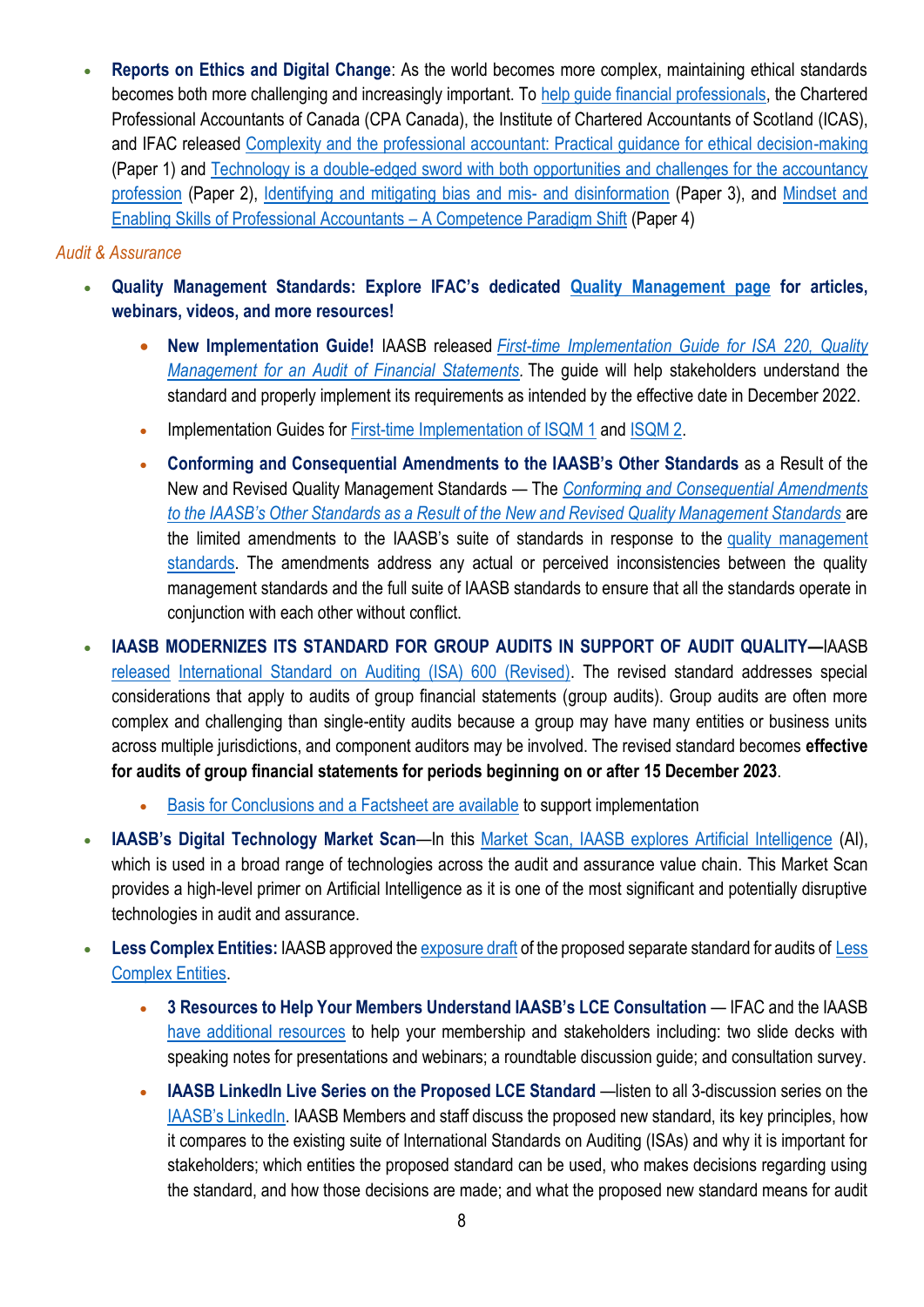firms and practitioners, including the benefits of the standard, what firms and engagement teams need to consider in decision making, and the potential impact on small- and medium-sized practices.

## **Education and PAO Capacity Building**

- [Revisions to IES 2, 3, 4, and 8 are now effective, as of 1 January 2021.](https://zaf01.safelinks.protection.outlook.com/?url=https%3A%2F%2Feducation.ifac.org%2Findex.html&data=05%7C01%7CSibongileS%40pafa.org.za%7C1bfb3947c1de4e17704508da2c6145fa%7C2ee7786fc3a945ac81e6efc75b3c9c72%7C0%7C0%7C637871093700867224%7CUnknown%7CTWFpbGZsb3d8eyJWIjoiMC4wLjAwMDAiLCJQIjoiV2luMzIiLCJBTiI6Ik1haWwiLCJXVCI6Mn0%3D%7C3000%7C%7C%7C&sdata=kgfCke1jto6qm%2FhZ35Ktjxo1mL16%2F1WHeb9RhF2jyrQ%3D&reserved=0) The revisions to these standards reflect the increasing demand for accountants skilled in information and communications technologies and place further emphasis on the professional skepticism skills and behaviors. These apply to both aspiring and professional accountants.
- [Self-Assessment Against Main Requirements of International Education Standards](https://zaf01.safelinks.protection.outlook.com/?url=https%3A%2F%2Fwww.ifac.org%2Fknowledge-gateway%2Fsupporting-international-standards%2Fpublications%2Fself-assessment-against-main-requirements-international-education-standards&data=05%7C01%7CSibongileS%40pafa.org.za%7C1bfb3947c1de4e17704508da2c6145fa%7C2ee7786fc3a945ac81e6efc75b3c9c72%7C0%7C0%7C637871093700867224%7CUnknown%7CTWFpbGZsb3d8eyJWIjoiMC4wLjAwMDAiLCJQIjoiV2luMzIiLCJBTiI6Ik1haWwiLCJXVCI6Mn0%3D%7C3000%7C%7C%7C&sdata=65bIh9qMZXk1KTs%2F3DIJje%2BHsiz%2B9d7vAMhq65aH91Q%3D&reserved=0) available in Arabic, French, Portuguese, and Spanish

All IFAC materials can be translated and reproduced by submitting a request to [IFAC's translations](https://protect-za.mimecast.com/s/6vgvCKO71pHqqmO9fMD0OQ?domain=ifac.org) database. To stay updated, [subscribe](https://protect-za.mimecast.com/s/DnSSCLg17qcPP4KXuqF8PO?domain=ifac.org) to *The Latest.*

# **UPCOMING EVENTS**

## **PAFA**

| <b>Date</b>           | <b>Event</b>                                                                                                                                          | Registration  |
|-----------------------|-------------------------------------------------------------------------------------------------------------------------------------------------------|---------------|
| 13 June 2022          | PAFA-SAICA Quality Management Workshop Series<br>Workshop 3: Acceptance and Continuance   Engagement Performance                                      | Save the date |
| 27-28 June 2022       | PAFA PAO Leadership Forum, Victoria Falls, Zimbabwe (by invitation only;<br>intended for PAO Leadership)                                              | Save the date |
| 30 June 2022          | PAFA Annual General Meeting (by invitation only; intended for PAFA member<br>organisation leadership)                                                 | Save the date |
| 5 July 2022           | Trust in Tax Roundtable in collaboration with the International Federation of<br>Accountants                                                          | Save the date |
| <b>7 July 2022</b>    | <b>PAFA-SAICA Quality Management Workshop Series</b><br>Workshop 4: Resources                                                                         | Save the date |
| 11-14 July 2022       | <b>PAFA Virtual Sustainability Week</b>                                                                                                               | Save the date |
| <b>12 August 2022</b> | PAFA-SAICA Quality Management Workshop Series<br>Workshop 5: Information and Communication   Network Requirements, Network<br>Services, Documentation | Save the date |
| 9 September 2022      | PAFA-SAICA Quality Management Workshop Series<br>Workshop 6: Monitoring and Remediation                                                               | Save the date |
| 7 October 2022        | PAFA-SAICA Quality Management Workshop Series<br>Workshop 7: ISQM 2                                                                                   | Save the date |
| 7 November 2022       | PAFA-SAICA Quality Management Workshop Series<br>Workshop 8: ISA 220                                                                                  | Save the date |
| 7 December 2022       | <b>PAFA-SAICA Quality Management Workshop Series</b><br>Workshop 9: Recap                                                                             | Save the date |
| 7 February 2023       | PAFA-SAICA Quality Management Workshop Series<br>Workshop 10: Evaluating the QM System                                                                | Save the date |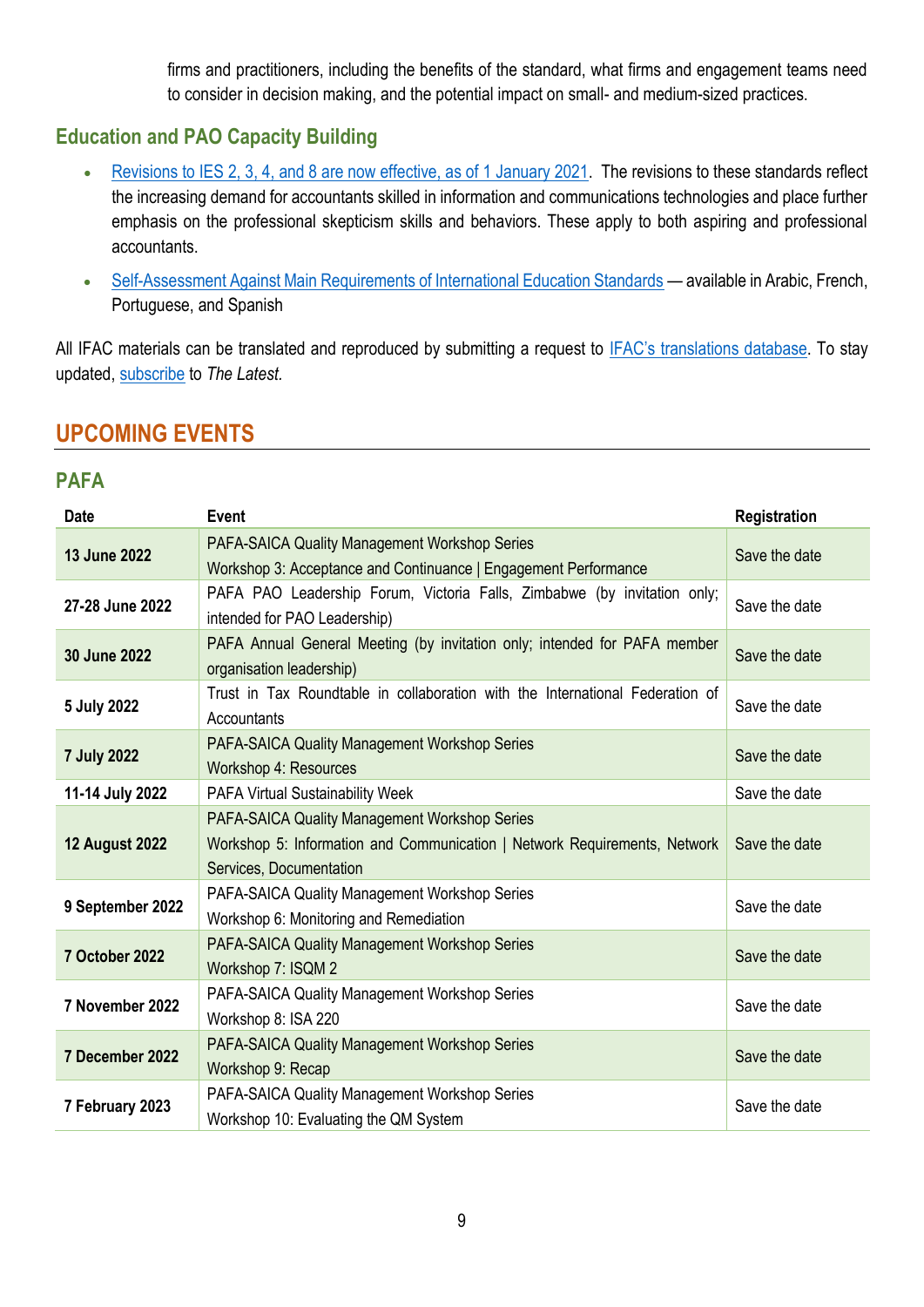## **PAFA Affiliates and Other Key Stakeholders**

*MIA International Accountants Conference 2022*



8 & 9 June 2022—Malaysia and the world are preparing for a post-pandemic recovery even as the virus continues to mutate. To remain future-proof, members and the Accountancy Profession must evolve and embrace best practices and technology. It is time for accountancy professionals to expand their horizons and embrace new roles as stewards of ESG, enabling long term business sustainability and time to innovate and lead ESG initiatives that will support the nation in charting a more sustainable path for future growth. Register for the MIA International Accountants Conference 2022 today and join us in Leading ESG, Charting Sustainability. Click [here](https://zaf01.safelinks.protection.outlook.com/?url=https%3A%2F%2Fmiaconference.mia.org.my%2F&data=04%7C01%7Csibongiles%40pafa.org.za%7Cc85fe74243e74808cbf208d9fff93477%7C2ee7786fc3a945ac81e6efc75b3c9c72%7C0%7C0%7C637822268104458776%7CUnknown%7CTWFpbGZsb3d8eyJWIjoiMC4wLjAwMDAiLCJQIjoiV2luMzIiLCJBTiI6Ik1haWwiLCJXVCI6Mn0%3D%7C3000&sdata=9QAP9ZbUxb0%2Bj8jkCSOXtYjLYQCb7xjjrx1JUHQSmqw%3D&reserved=0) to register,

#### *MENA Webinars: Accountancy Education & PFM: Cash to Accruals*



The webinars, which are co-hosted by IFAC, the World Bank MENA Group, and AFAA, will provide participants with access to experts, opportunities to discuss, and a regional forum for collaboration.

### *Middle East North Africa (MENA): Connecting the Accountancy Education Ecosystem*

The webinar will feature case studies from the region that highlight experiences in multi-stakeholder ecosystems and will include a panel discussion. Simultaneous interpretation will be available.

**21 June 2022** | 15:00-17:00 EEST (Amman, Jordan Time) | Register [here.](https://zaf01.safelinks.protection.outlook.com/?url=https%3A%2F%2Fifac-org.zoom.us%2Fwebinar%2Fregister%2FWN_xVSAmtchSMOTfk6oR1DNyQ&data=05%7C01%7CSibongileS%40pafa.org.za%7C50f6cce6682e45a75b7508da38aafcf4%7C2ee7786fc3a945ac81e6efc75b3c9c72%7C0%7C0%7C637884604280012313%7CUnknown%7CTWFpbGZsb3d8eyJWIjoiMC4wLjAwMDAiLCJQIjoiV2luMzIiLCJBTiI6Ik1haWwiLCJXVCI6Mn0%3D%7C3000%7C%7C%7C&sdata=UMz55CDHCCq6GIdRiiyqaVe%2FwGpHpRNIUIRhtpdH0A0%3D&reserved=0)

## *Middle East North Africa (MENA): Moving from Cash-basis to Accrual-basis Accounting*

The webinar is oriented towards the unique issues and challenges – as well as strengths and opportunities – for stateowned entities and professional accountancy organizations throughout the MENA region pertaining to the transition from cash-basis to accrual-basis accounting. Simultaneous interpretation will be available.

**22 June 2022** | 15:00-17:00 EEST (Amman, Jordan Time) | Register [here.](https://zaf01.safelinks.protection.outlook.com/?url=https%3A%2F%2Fifac-org.zoom.us%2Fwebinar%2Fregister%2FWN_BFUCKALYSzGx02r4cpZf4A&data=05%7C01%7CSibongileS%40pafa.org.za%7C50f6cce6682e45a75b7508da38aafcf4%7C2ee7786fc3a945ac81e6efc75b3c9c72%7C0%7C0%7C637884604280012313%7CUnknown%7CTWFpbGZsb3d8eyJWIjoiMC4wLjAwMDAiLCJQIjoiV2luMzIiLCJBTiI6Ik1haWwiLCJXVCI6Mn0%3D%7C3000%7C%7C%7C&sdata=2bkqDH%2B4omVg3ZCx0d26q7LGUDVxDjQyQPnHQsGQi6k%3D&reserved=0)



#### *World Congress of Accountants 2022*

World Congress of Accountants 2021—*Building Trust Enabling Sustainability*, will be hosted by the Institute of Chartered Accountants of India (ICAI) on 18 – 21 November 2022 at the Jio World Convention Centre, Mumbai, India. The theme considers the continuous engagement and role of the accountancy profession in building trust, protecting public interest, and enabling sustainability.

Registrations are open for both physical and virtual attendance. The registration fee has been kept low so that the benefits of WCOA 2022 may reach a maximum number of professional accountants.

Register before **30 June 2022** at [www.wcoa2022mumbai.org](https://zaf01.safelinks.protection.outlook.com/?url=http%3A%2F%2Fwww.wcoa2022mumbai.org%2F&data=04%7C01%7CSibongileS%40pafa.org.za%7C7f3010f44fb04e49900b08da10ce9855%7C2ee7786fc3a945ac81e6efc75b3c9c72%7C0%7C0%7C637840776770830393%7CUnknown%7CTWFpbGZsb3d8eyJWIjoiMC4wLjAwMDAiLCJQIjoiV2luMzIiLCJBTiI6Ik1haWwiLCJXVCI6Mn0%3D%7C3000&sdata=7tKmO0IEdsadk%2BlYfn3pu94BNHKK110pQEd1HgvjLAY%3D&reserved=0) to utilize the Early Registration Discount.

**Members of PAFA member organisations will receive an additional 15% discount until 30 June 2022 when they use the code PAFA15 during registration!**